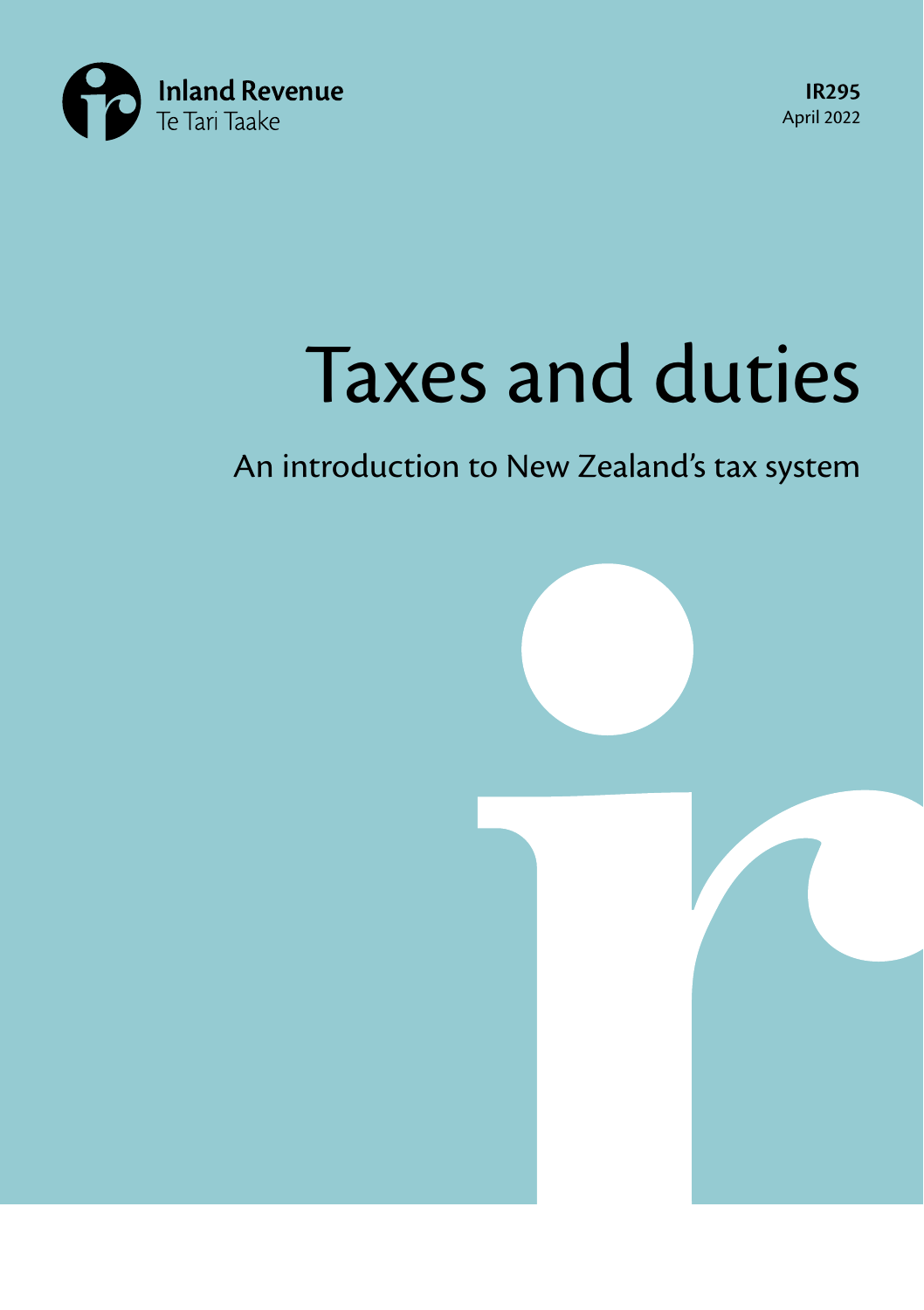## <span id="page-1-0"></span>**[ird.govt.nz](http://ird.govt.nz)**

Go to our website for information and to use our services and tools.

- **• Log in or register for myIR** manage your tax and entitlements online.
- **• Calculators and tools** use our calculators, worksheets and tools, for example, to check your tax code, find filing and payment dates, calculate your student loan repayment.
- **• Forms and guides** download our forms and guides.

## **myIR**

You can manage your tax and entitlements online with a myIR account.

In myIR you can:

- **•** check if you are due a refund
- **•** keep up to date with your student loan
- **•** check and update your Working for Families details
- **•** review your KiwiSaver contributions
- **•** manage your child support payments
- **•** file returns
- **•** update your contact and bank account details.

myIR is available 24 hours a day, seven days a week. Find out more, and register, at **[ird.govt.nz/myIR](http://ird.govt.nz/myIR)**

#### **Forgotten your user ID or password?**

Request these online from the myIR login screen and we'll send them to the email address we hold for you.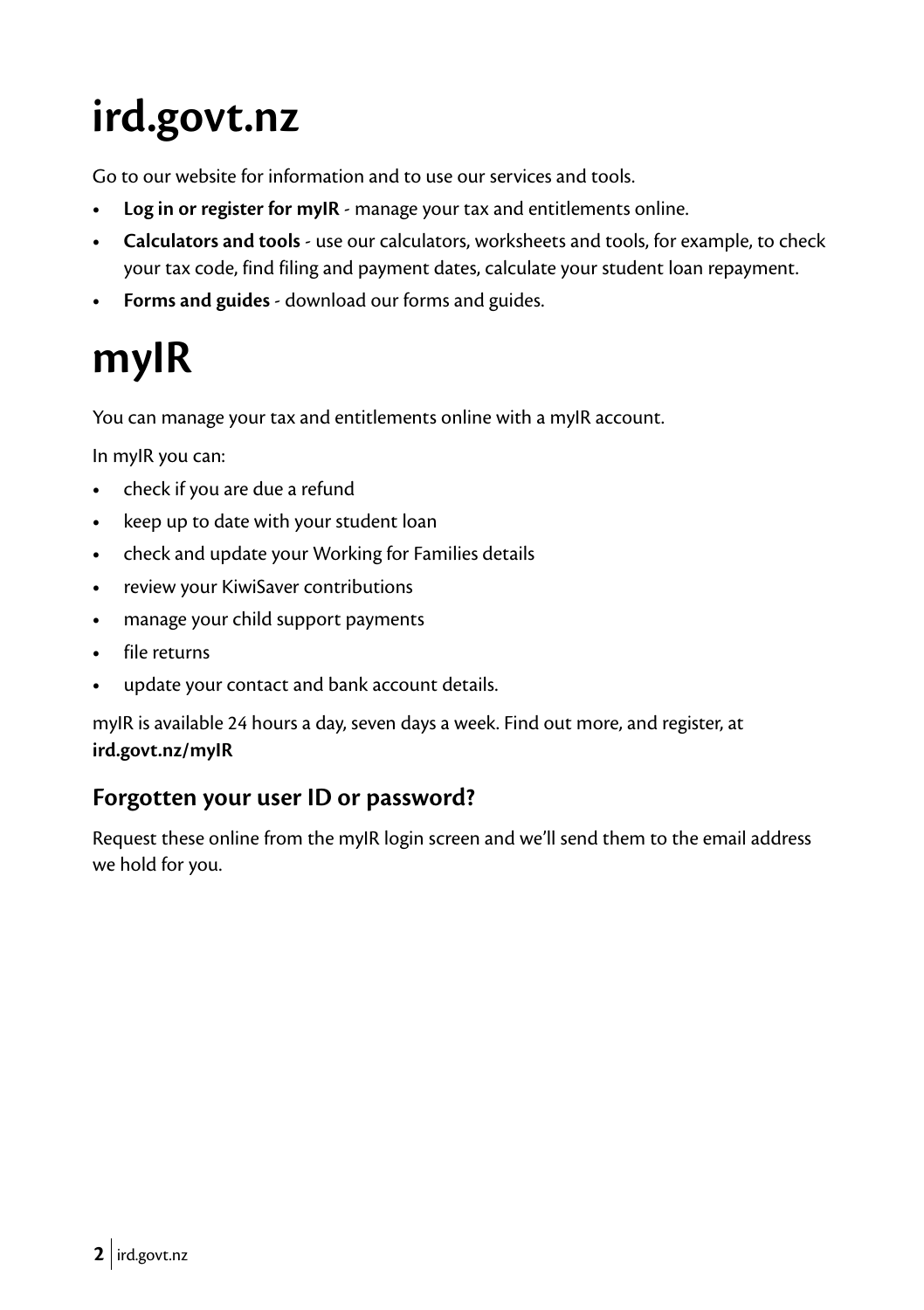## **Contents**

| ird.govt.nz                               | $\mathbf{2}$ |
|-------------------------------------------|--------------|
| mylR                                      | 2            |
| Introduction                              | 4            |
| Part 1 - General information              | 5            |
| New Zealand's tax system                  | 5            |
| Tax residence                             | 5            |
| Paying tax as a resident                  | 8            |
| Temporary tax exemption on foreign income | 8            |
| Becoming a non-resident                   | 11           |
| Recognised seasonal employers scheme      | 11           |
| Paying tax as a non-resident              | 11           |
| Double tax agreements                     | 12           |
| <b>IRD</b> numbers                        | 13           |
| <b>Balance dates</b>                      | 13           |
| Part 2 - Types of taxes and duties        | 14           |
| Income tax                                | 14           |
| Tax credits                               | 14           |
| GST (Goods and services tax)              | 16           |
| Accident compensation                     | 17           |
| RWT (Resident withholding tax)            | 17           |
| <b>Trusts</b>                             | 18           |
| Part 3 - Support for families             | 19           |
| Child support                             | 19           |
| <b>Working for Families</b>               | 19           |
| Services you may need                     | 22           |
| How to get our forms and guides           | 22           |
| Forms and publications                    | 22           |
| 0800 self-service numbers                 | 23           |
| Need to talk to us?                       | 23           |
| Nominate someone to act on your behalf    | 23           |
| Privacy                                   | 24           |
| If you have a complaint about our service | 24           |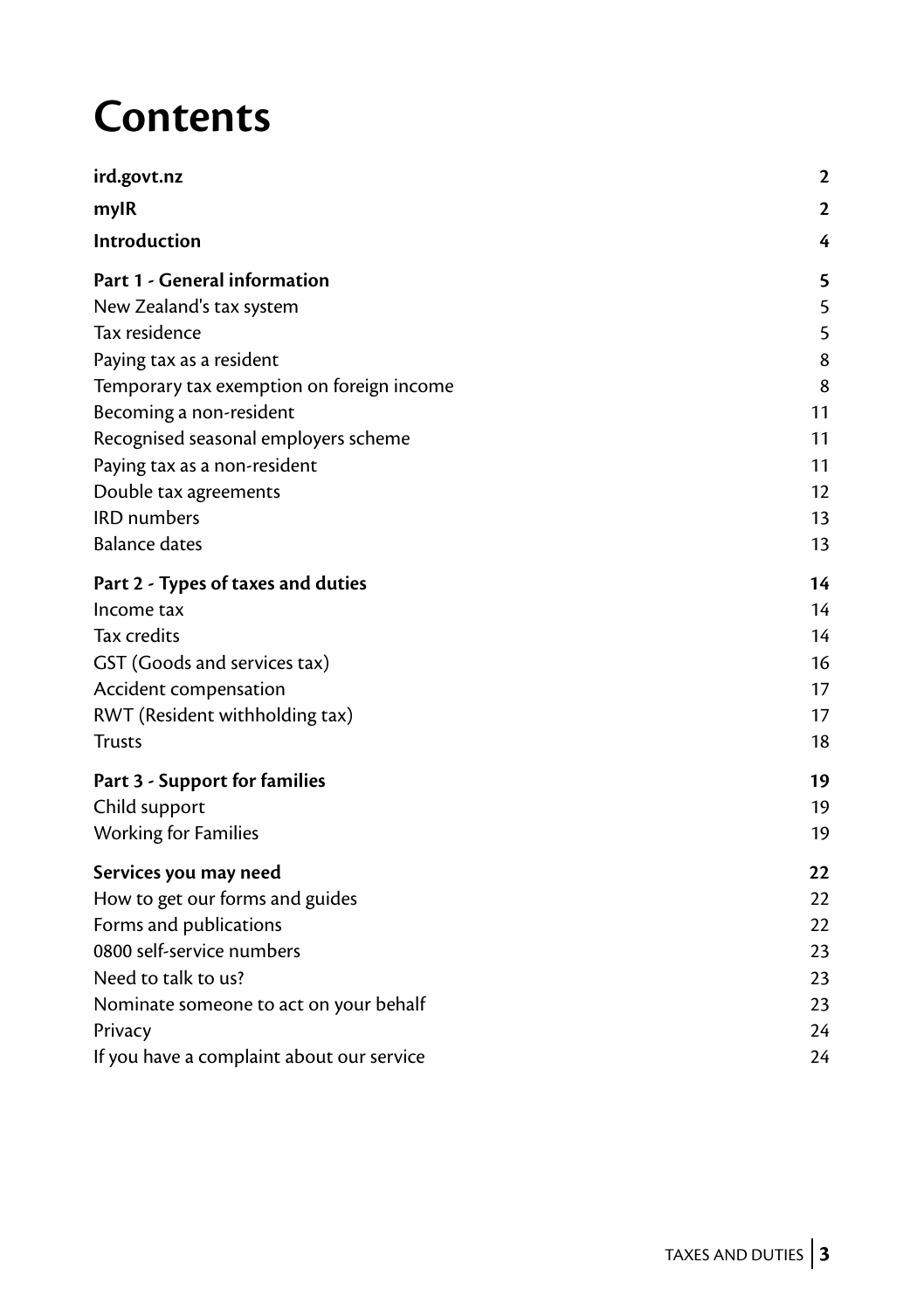## <span id="page-3-0"></span>**Introduction**

If you are a new resident, new to the New Zealand tax system, or considering immigrating, this guide is an introduction to the different kinds of taxes Inland Revenue collects in New Zealand. We also explain the following social assistance programmes that we administer:

- **•** Child support money paid by a parent not living with their children to help support their children financially.
- **•** Working for Families an entitlement for families with dependent children aged 18 and under.

#### *Note*

This guide deals with tax residence rules only. The tax residence rules are different from the usual New Zealand immigration and residency rules. When we refer to a "New Zealand resident" or a "non-resident", we mean a New Zealand resident or nonresident for tax purposes.

On page 22 you'll find a list of other publications for more detailed information about the topics covered in this guide.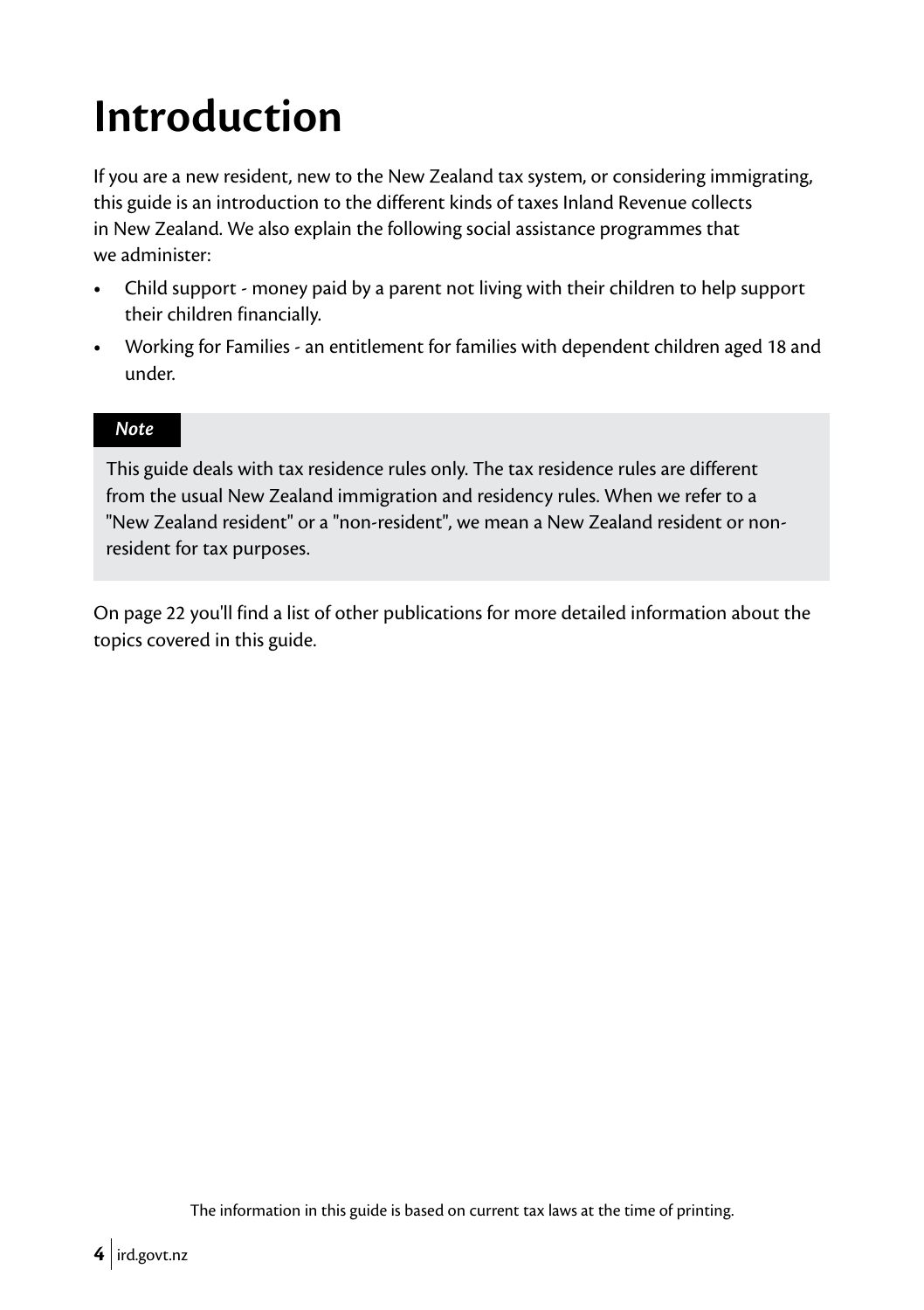## <span id="page-4-0"></span>**Part 1 - General information**

## **New Zealand's tax system**

Everyone in New Zealand must pay their share of tax by law. This is how the government funds public services such as education, healthcare, roads and welfare. Almost all New Zealanders contribute to these services through the taxes they pay.

New Zealand residents pay income tax in New Zealand on their worldwide income. If you are a New Zealand resident, most of the income you receive will be subject to tax. This includes income from personal effort, investments, benefits, pensions and overseas.

New Zealand also has a goods and services tax (GST), which is included in the price you pay for most goods and services.

New Zealand does not have a capital gains tax, but profits from selling some assets can be taxed in some circumstances. There's no tax on cash or personal assets you bring into New Zealand.

Inland Revenue is the main government department that administers tax laws and collects tax payments. New Zealand Customs also collects some taxes and duties on imported goods.

New Zealand's tax system relies on people's honesty in complying with the tax laws. It's important you understand your tax responsibilities, to avoid being penalised.

## **Tax residence**

The residence rules set out in tax law is different from the normal citizenship rules. Having New Zealand citizenship or permanent residence does not necessarily mean you are a resident for tax purposes. On the other hand, you could be a resident for tax purposes, but not hold citizenship here.

As an individual, you are a New Zealand resident for tax purposes if you meet any of these conditions:

- **•** You've been in New Zealand for more than 183 days in any 12-month period and have not become a non-resident (refer to page 11).
- **•** You have a "permanent place of abode" in New Zealand.
- **•** You are away from New Zealand in the service of the New Zealand government.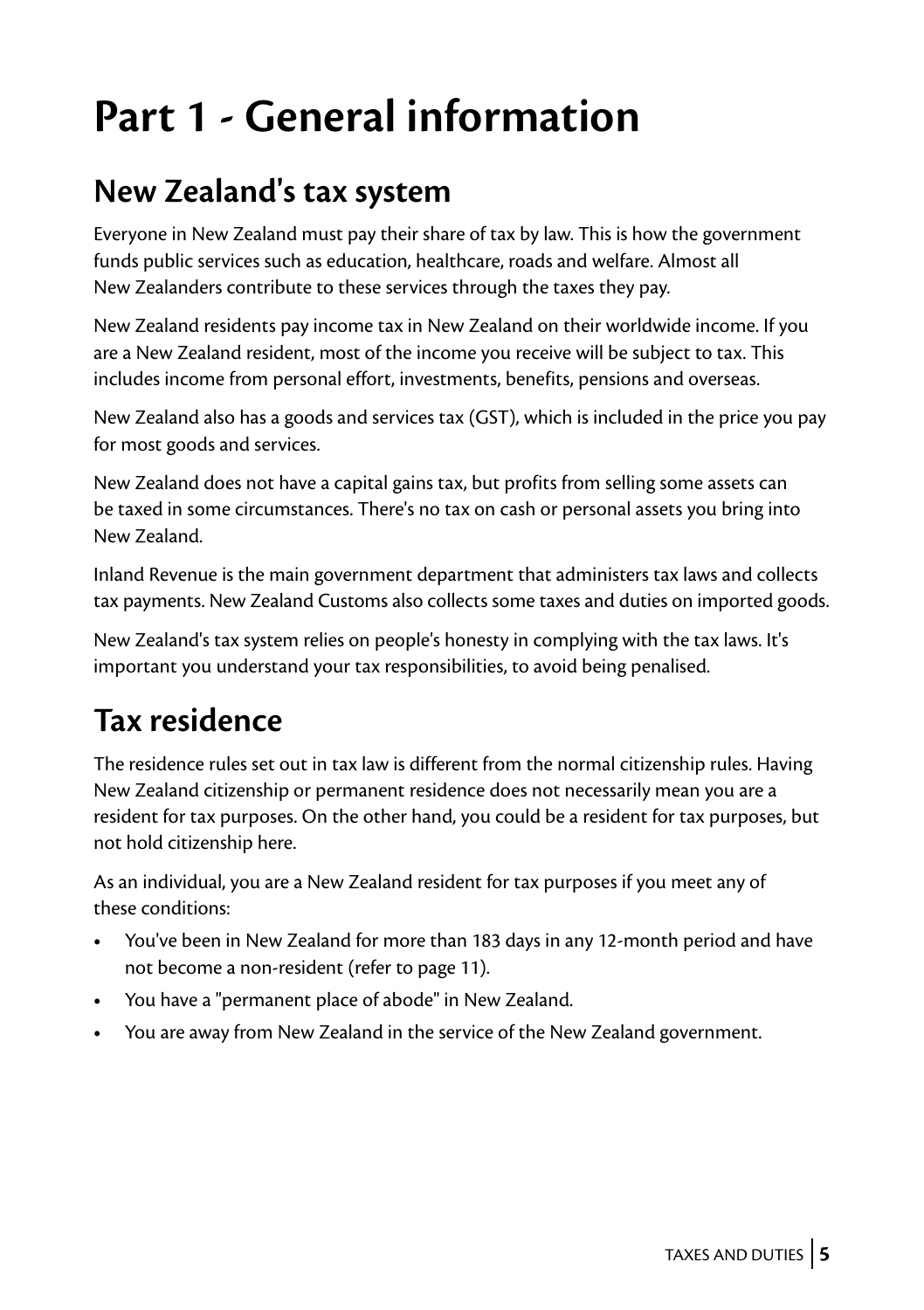#### **The 183-day rule**

If you've been in New Zealand for more than 183 days in any 12-month period, you are considered to be a New Zealand tax resident from the first of those 183 days. The 183 days do not have to be consecutive. For example, if you come to New Zealand for 10 days in April and then return for 20 days in September of the same year, that's counted as 30 days. If you are in New Zealand for part of a day, it's counted as being a whole day. This means that the days you arrive or depart are treated as days present in New Zealand.

If you've ever been resident in New Zealand under the 183-day rule you remain resident until you become a non-resident (refer to page 11).

#### **A permanent place of abode in New Zealand**

The Income Tax Act 2007 says that a person, other than a company, who has a "permanent place of abode" in New Zealand is a New Zealand tax resident. This means there must be somewhere in New Zealand you could live (such as a house or other dwelling).All your ties and links with New Zealand also need to be considered. If you have strong ties to New Zealand it's likely that you have a permanent place of abode in New Zealand.

If there is somewhere in New Zealand you could live, it's necessary to decide whether it's your permanent place of abode - the following table has more information.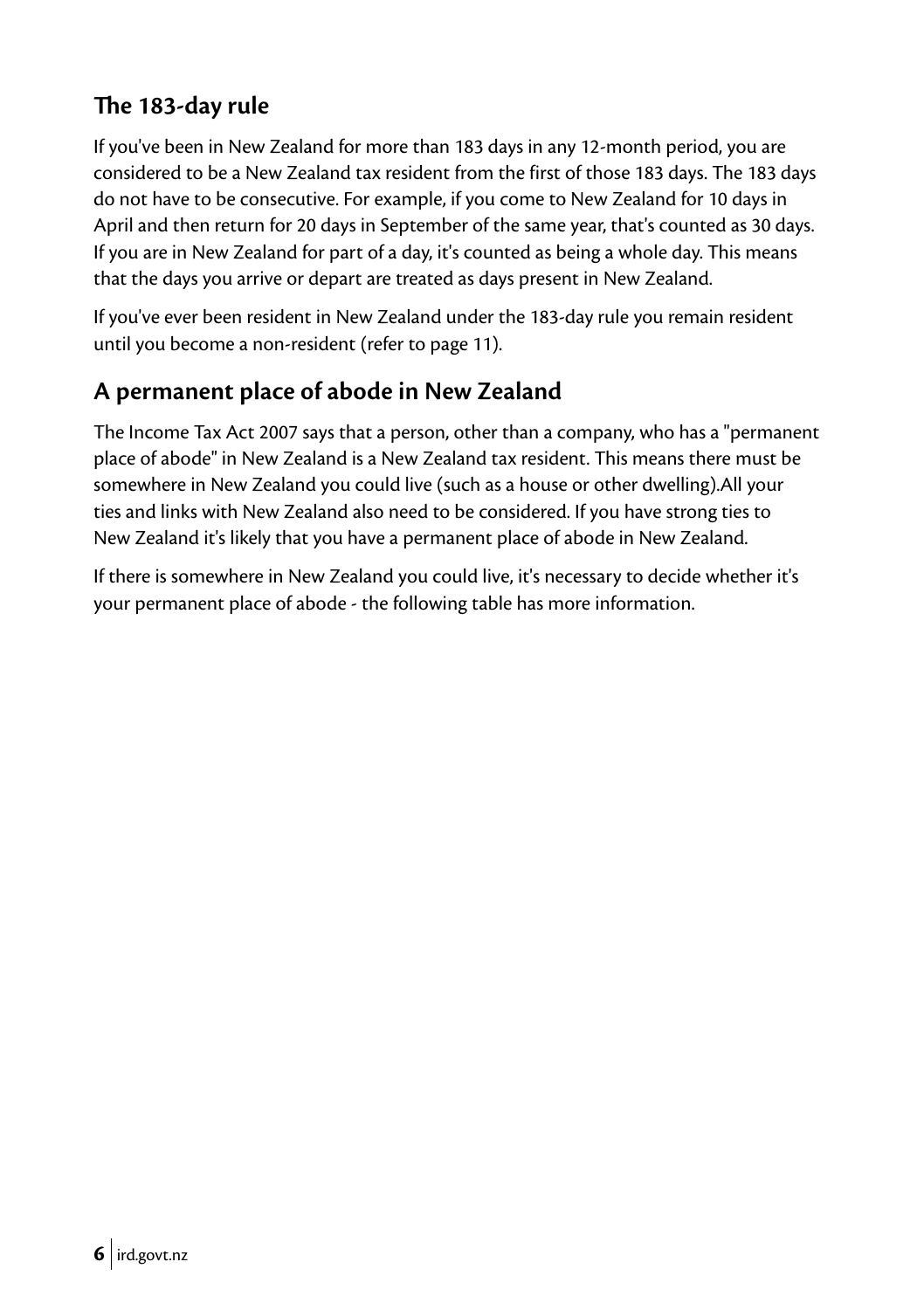To decide you need to consider all your circumstances.

| Do you have a permanent place of abode in New Zealand? |                                                                                                                                                 |  |  |
|--------------------------------------------------------|-------------------------------------------------------------------------------------------------------------------------------------------------|--|--|
| Circumstance                                           | Look at                                                                                                                                         |  |  |
| Presence in<br>New Zealand                             | how much time you spend in New Zealand, and whether<br>you are here continuously or from time to time                                           |  |  |
| <b>Accommodation</b>                                   | how you've previously used the accommodation you have<br>in New Zealand, and your connection with it. Do you own<br>it, lease it or control it? |  |  |
| <b>Family and social ties</b>                          | where your family live (especially immediate family) and<br>if you belong to any New Zealand clubs, associations, or<br>organisations           |  |  |
| <b>Economic ties</b>                                   | if you have bank accounts, credit cards, investments, life<br>insurance or superannuation funds here                                            |  |  |
| <b>Employment or business</b>                          | if you run a business or you are employed here. If you have<br>(or may have) employment to return to, the terms of any<br>employment contract   |  |  |
| Personal property                                      | if you have vehicles, clothing, furniture or other property or<br>possessions kept here                                                         |  |  |
| <b>Intentions</b>                                      | whether you intend to come back to New Zealand to live,<br>and if you do, when                                                                  |  |  |
| <b>Benefits, pensions</b><br>and other payments        | whether you receive any welfare benefits, pensions or other<br>payments from a New Zealand agency or organisation                               |  |  |

**This list is a guide only** - you'll need to consider your **overall** situation when working out whether you are a New Zealand tax resident.

Even if you maintain ties or even a physical home in other countries, you can still be a New Zealand tax resident. As long as you have a permanent place of abode in New Zealand, you'll always be a resident. This test overrides any rules about the number of days you are here.

If you are a New Zealand tax resident and also a tax resident of another country under that country's tax laws, it's possible you could be taxed twice on the same income. To avoid this, New Zealand has double tax agreements with many other countries. These agreements are explained on page 12.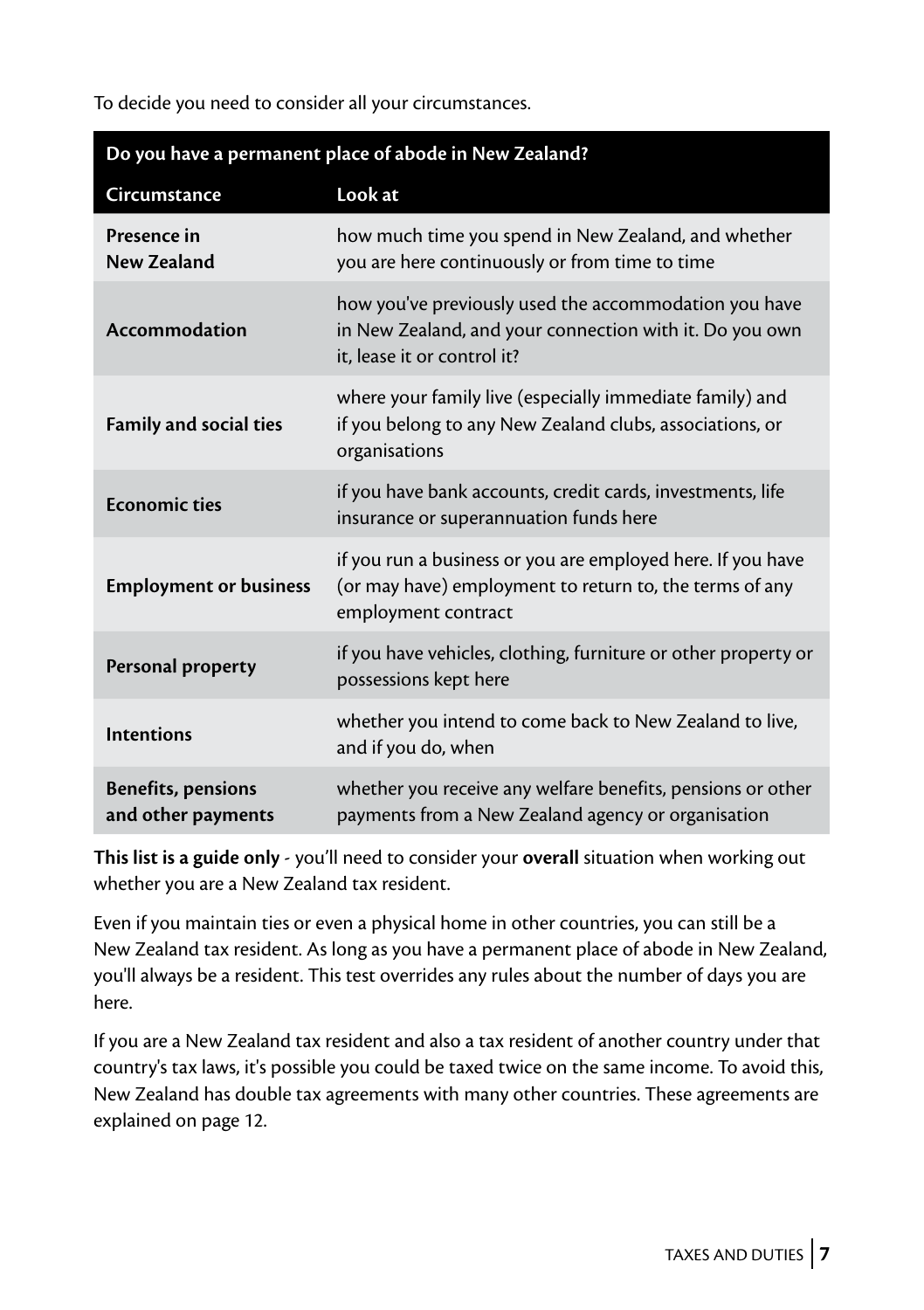## <span id="page-7-0"></span>**Paying tax as a resident**

If you are a New Zealand resident you are taxed on your worldwide income. In your first New Zealand tax return you must include your worldwide income from all sources from the date you arrived in New Zealand.

You are normally allowed a credit for any tax paid overseas, up to the amount of New Zealand income tax payable on that overseas income. To claim a credit, you'll need to be able to produce records that show the overseas tax you've paid.

#### *Note*

In New Zealand the tax on each person's income is calculated separately. For example, there are no joint assessments for a spouse or partner.

### **Temporary tax exemption on foreign income**

Most types of individual income from overseas may be temporarily exempt from tax in New Zealand. This temporary tax exemption is available to people who:

- **•** qualify as a tax resident in New Zealand on or after 1 April 2006, and
- **•** are new migrants or returning New Zealanders who have not been resident for tax purposes in New Zealand for at least 10 years prior to their arrival in New Zealand.

The temporary tax exemption for foreign income starts on the first day that you are a tax resident here. It ends 48 months after the month you qualify as a tax resident in New Zealand.

#### *Example*

Sarah was in New Zealand from 10 to 14 March 2016. She then moved here on 22 April 2016 and qualified as a tax resident on 16 October 2016. She met the criteria for her foreign income to be temporarily exempt from tax in New Zealand. Sarah's exemption applies from 10 March 2016 until 31 October 2020.

#### **Qualifying for the exemption**

To be eligible for a temporary tax exemption on foreign income you must:

- **•** have qualified as a tax resident in New Zealand on or after 1 April 2006
- **•** not have been a New Zealand tax resident at any time in the past 10 years before you qualified again as a tax resident in New Zealand (page 5 has information about New Zealand tax residence)
- **•** not have been eligible for this tax exemption before (including if you were eligible but chose to waive the exemption), and
- **•** not be receiving Working for Families (partner must not be receiving them either).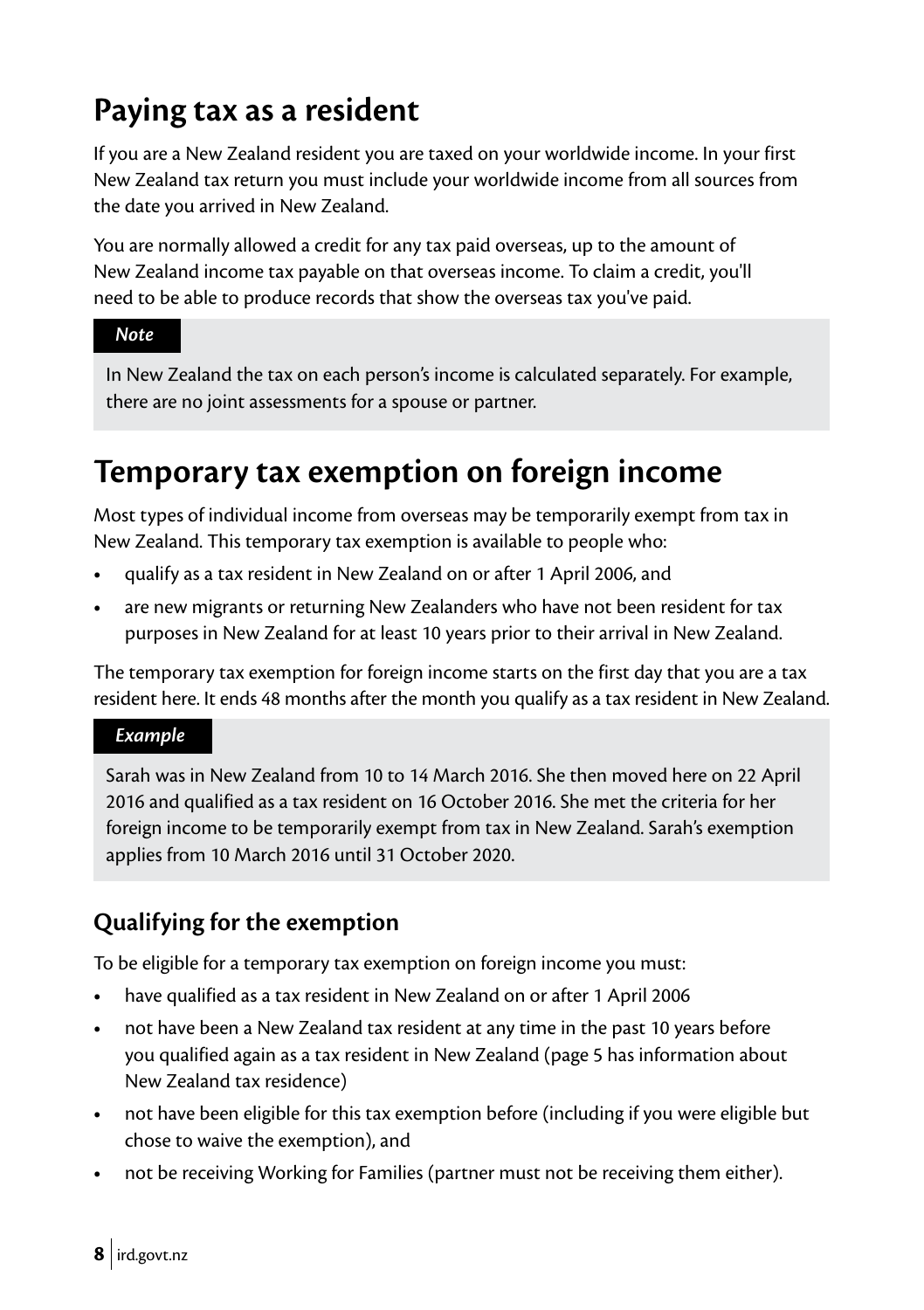The exemption can only be granted once in a lifetime - you cannot extend your tax exemption or renew it after its expiry date. There are some types of foreign income that do not qualify for a temporary tax exemption (refer to page 10).

#### **The exemption and Working for Families**

You cannot receive Working for Families while being tax exempt from foreign income. If you are eligible for the temporary tax exemption on foreign income and you (or your partner) are also eligible for Working for Families, you need to decide which option is the best for your situation.

If you decide to waive the temporary tax exemption so you can claim Working for Families, you'll need to show, in your **Individual tax return - IR3***,* all the foreign income you received from the date of your arrival in New Zealand.

Go to page 19 for information about Working for Families.

#### **How to claim the exemption**

If you are eligible, the tax exemption is automatically granted. If you qualify you do not need to tell us about foreign income you receive for the period that your exemption applies. However, you must tell us about any foreign income that does not qualify for the temporary tax exemption.

You can contact us within New Zealand on 0800 227 774, or if you are calling from overseas, +64 4 978 0779.

The types of foreign income temporarily exempt from tax in New Zealand are, for example:

- **•** controlled foreign company (CFC) income that is attributed under New Zealand's CFC rules
- **•** foreign investment fund (FIF) income that is attributed under New Zealand's FIF rules (including foreign superannuation)
- **•** non-resident withholding tax (for example, on foreign mortgages)
- **•** approved issuer levy (for example, on foreign mortgages)
- **•** income arising from the exercise of foreign employee share options
- **•** accrual income (from foreign financial arrangements)
- **•** income from foreign trusts
- **•** rental income derived offshore
- **•** foreign dividends
- **•** foreign interest
- **•** royalties derived offshore
- **•** income from employment performed overseas before coming to New Zealand, such as bonus payments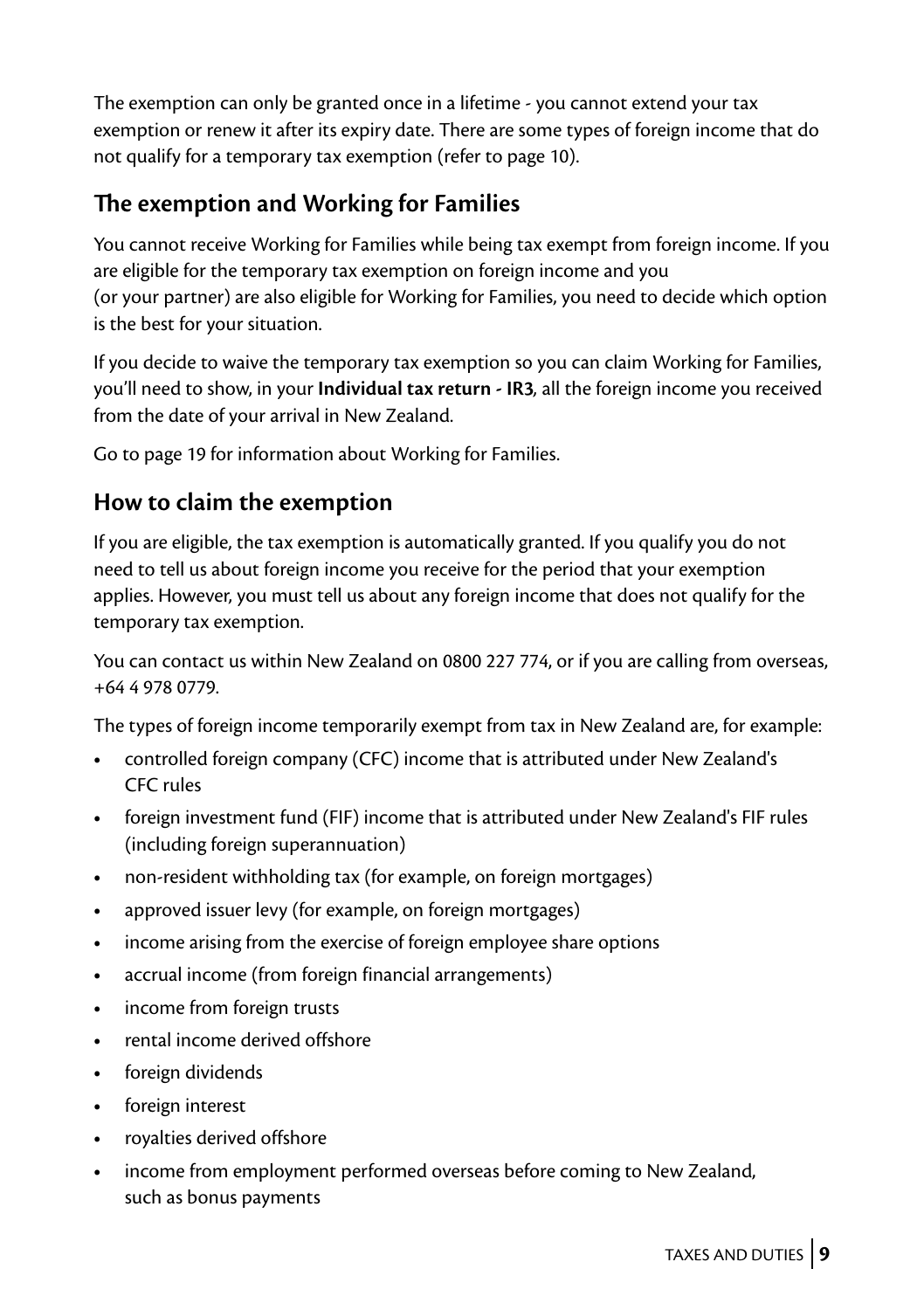- **•** gains on the sale of property derived offshore (held on revenue account)
- **•** offshore business income (that is unrelated to the performance of services).

The foreign income that will continue to be taxed in New Zealand is:

- **•** employment income from overseas employment performed while living in New Zealand, and
- **•** business income relating to services performed offshore.

If you receive non-exempt types of foreign income from the date of your arrival back in New Zealand, you'll need to show this income in your **Individual tax return - IR3**, even if you qualify for a temporary tax exemption on other types of foreign income.

#### **After the exemption has ended**

When your temporary tax exemption ends you need to include all foreign income received since your exemption ended in your tax return along with your New Zealand income.

You need to file a tax return after the end of your exemption and every tax year after that, as long as you have foreign income, regardless of whether or not you told us of your foreign income when you arrived in New Zealand.

New Zealand's tax year runs from 1 April to 31 March. If your exemption ends at any time in a tax year other than on the standard balance date of 31 March, you'll need to apportion your foreign income received for that year in your tax return.

#### *Example*

Sam qualified as a tax resident in New Zealand on 10 September 2015 and met the criteria for his foreign income to be temporarily exempt from tax in New Zealand from 10 September 2015 until 30 September 2019.

Sam's exemption ends in the middle of a standard New Zealand tax year and he will continue to receive foreign income after his exemption ends (30 September 2019).

In his IR3 for the year ending 31 March 2020 (the tax year that his exemption ended), Sam has to show the foreign income he received from 1 October 2019 to 31 March 2020.

#### **For more information**

Visit **[ird.govt.nz](http://ird.govt.nz)** for more about:

- **•** the temporary tax exemption on foreign income
- **•** filing an **Individual tax return IR3**.
- **•** You can contact us within New Zealand on 0800 227 774, or if you are calling from overseas, +64 4 978 0779.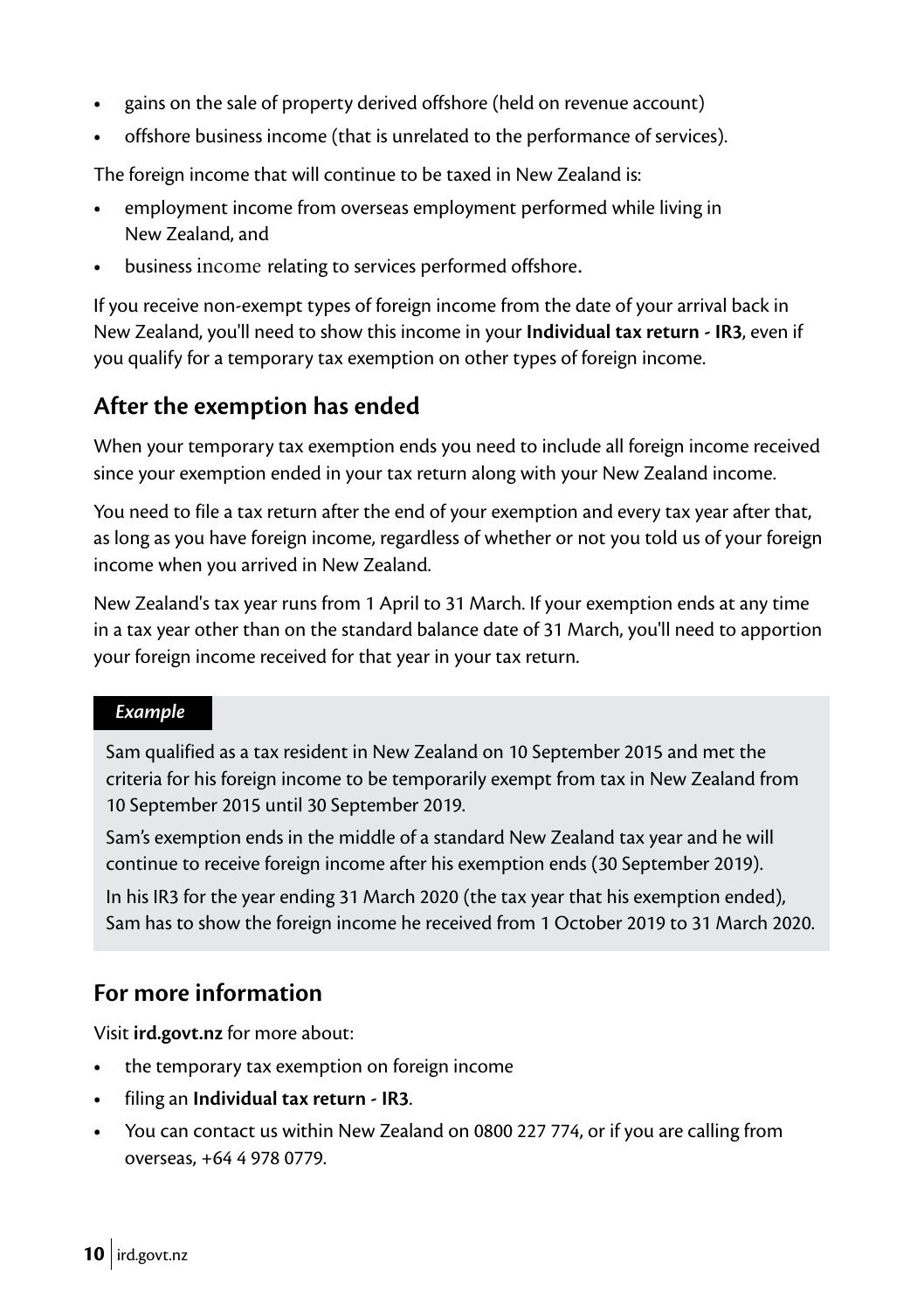## <span id="page-10-0"></span>**Becoming a non-resident**

Remember that if you have a permanent place of abode in New Zealand you'll be a resident for tax purposes. However, if the ties and links described on page 7 suggest you do not have a permanent place of abode here, you can become a non-resident under the "325-day rule".

#### **The 325-day rule**

If you are away from New Zealand for more than 325 days in any 12-month period, and you do not have a permanent place of abode in New Zealand, you'll become a non-resident for tax purposes. The 325 days do not have to be consecutive. Remember, if you are here for part of a day it's counted as a whole day.

### **Recognised seasonal employer scheme**

Under the recognised seasonal employer scheme, workers from overseas are employed in the horticulture and viticulture industries. This is to help with the shortage of local workers.

If you are a recognised seasonal worker you are non-resident for New Zealand tax purposes, but you must pay New Zealand tax on your New Zealand income. Your employer will deduct tax at a flat rate under the PAYE scheme. You need to use the NSW (non-resident seasonal worker) tax code on your **Tax code declaration - IR330**.

### **Paying tax as a non-resident**

If you are a non-resident you are taxed here only on your income from New Zealand sources. Non-residents file a **Non-resident individual tax return - IR3NR**, which is different from a resident's tax return. If you are a non-resident with income from New Zealand, please make sure you let us know. This is so we can send you the right return form and tax you correctly.

Normally, overseas countries will let you claim a credit for the tax that you pay on your income from New Zealand, limited to the overseas tax payable on the New Zealand income.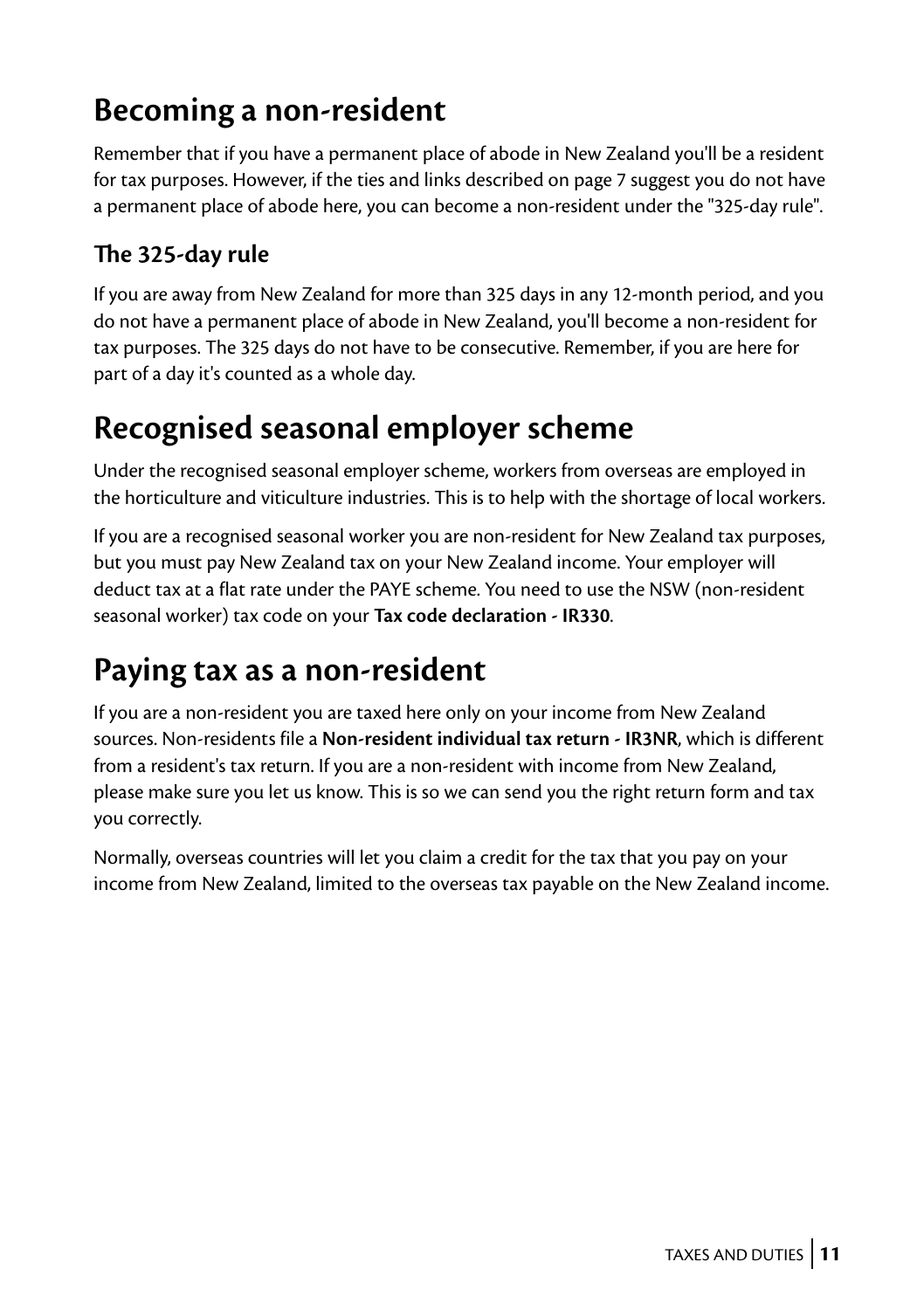## <span id="page-11-0"></span>**Double tax agreements**

To avoid double taxation of a person who is a tax resident of two different countries, New Zealand has negotiated double tax agreements (DTAs) and Tax information exchange agreements (TIEAs) with many other countries. These DTAs and TIEAs establish rules to determine what taxing rights each country has. Most DTAs and TIEAs contain a "tiebreaker" clause

| These countries or territories have a DTA or TIEA with New Zealand |                    |                             |  |
|--------------------------------------------------------------------|--------------------|-----------------------------|--|
| Australia                                                          | India              | <b>Russian Federation</b>   |  |
| Austria                                                            | Indonesia          | Samoa                       |  |
| Belgium                                                            | Ireland            | Singapore                   |  |
| Canada                                                             | Isle of Man        | South Africa                |  |
| Cayman Islands                                                     | Italy              | Spain                       |  |
| Chile                                                              | Japan              | Sweden                      |  |
| China                                                              | Jersey             | Switzerland                 |  |
| Cook Islands                                                       | Korea, Republic of | Taiwan                      |  |
| Czech Republic                                                     | Malaysia           | Thailand                    |  |
| Denmark                                                            | Mexico             | Turkey                      |  |
| Fiji                                                               | <b>Netherlands</b> | <b>United Arab Emirates</b> |  |
| Finland                                                            | Norway             | United Kingdom              |  |
| France                                                             | Papua New Guinea   | United States of America    |  |
| Germany                                                            | Philippines        | Vietnam                     |  |
| Hong Kong                                                          | Poland             |                             |  |

to establish which country has prior claim when settling competing tax claims.

To get more details about any of these, call us on 0800 227 774 if you are a salary or wage earner, or 0800 377 774 if you are in business.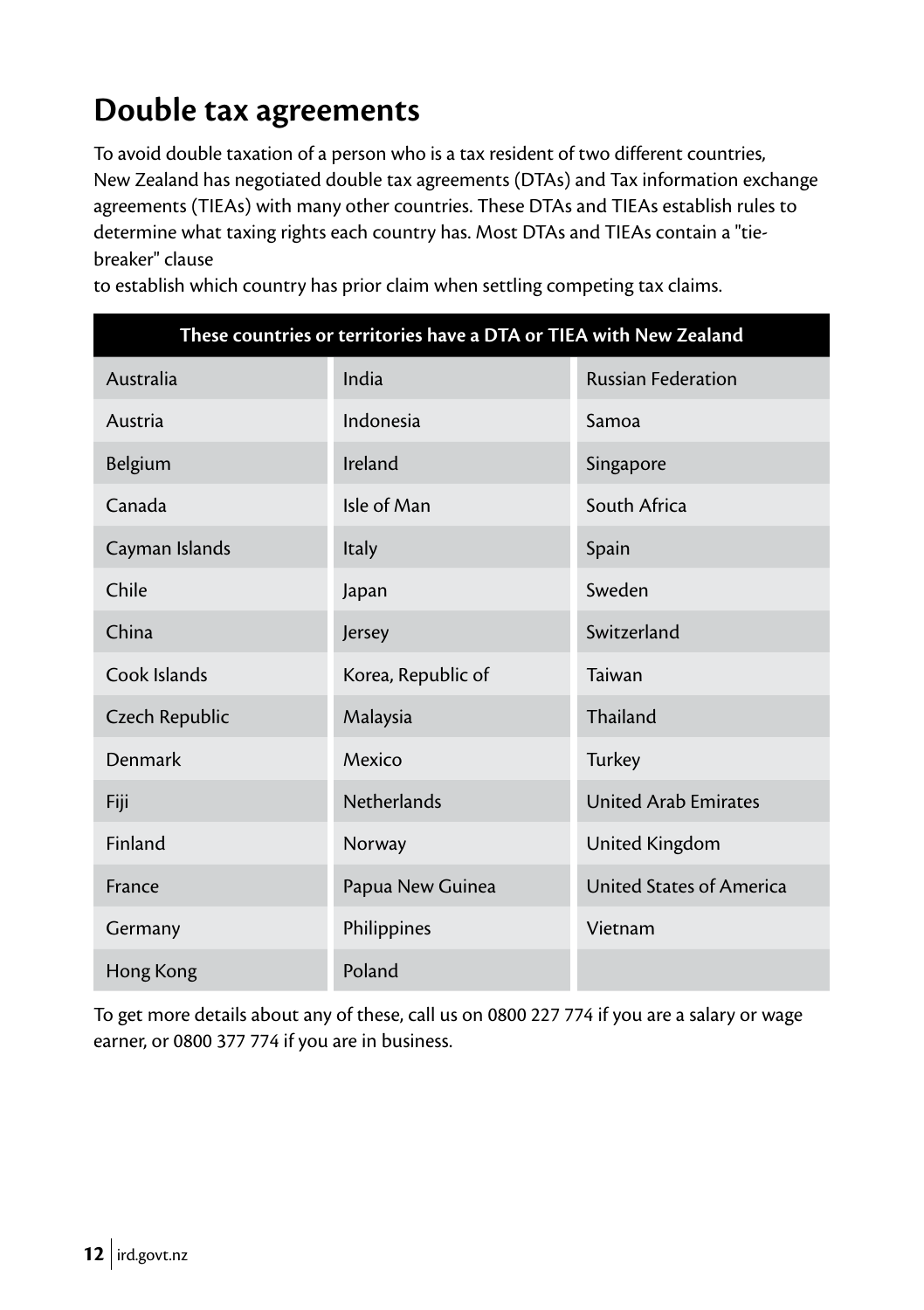## <span id="page-12-0"></span>**IRD numbers**

If you do not already have a New Zealand IRD number, you can apply for one by filling in an **IRD number application - resident individual - IR595** form or complete the IRD number application form online at **[ird.govt.nz/IRDnumber.](http://ird.govt.nz/IRDnumber)** If you are going to claim Working for Families Tax Credits (page 19) you'll also need to complete an IRD number application for all the children you are applying for.

When applying for an IRD number you'll need some identification, such as a birth certificate or current passport. Take the IR595 form with your identification documents to an Inland Revenue appointed verifier. Further details can be found on the form.

For more information on applying for an IRD number go to **[ird.govt.nz/IRDnumber](http://ird.govt.nz/IRDnumber)**

If you've had a New Zealand IRD number before, call us on 0800 227 774 to check it's still valid.

Once you have your IRD number, please have it handy whenever you call us.

## **Balance dates**

New Zealand's tax year runs from 1 April to 31 March. All self-employed people, businesses and some individuals must complete a tax return after 31 March each year to declare all their income and tax paid.

Some self-employed people and businesses have a balance date other than 31 March, for example, some farmers have a 30 June balance date. Depending on the circumstances, we may give approval for other self-employed people and businesses to have a different balance date.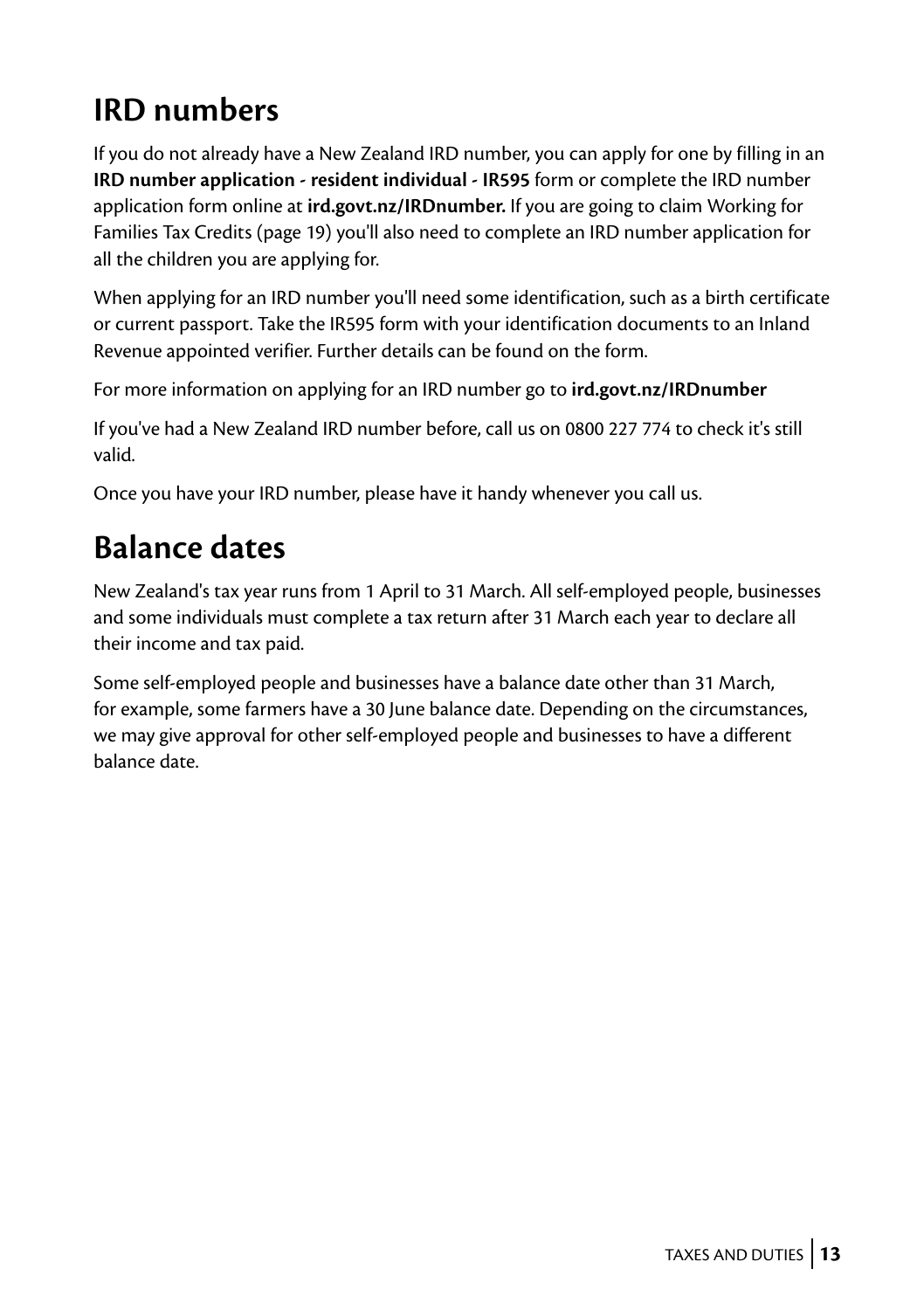## <span id="page-13-0"></span>**Part 2 - Types of taxes and duties**

### **Income tax**

In New Zealand, income tax is paid on these types of income:

- **•** salary and wages
- **•** business and self-employed income
- **•** most social security benefits
- **•** income from investments
- **•** rental income
- **•** in some circumstances profit from selling capital assets (this does not usually apply to personal assets sold)
- **•** income that a New Zealand resident earns from overseas.

The level of your total gross income (before tax and allowable deductions) will determine what tax rates are applied. For tax rate details go to **[ird.govt.nz/tax-rates](http://ird.govt.nz/tax-rates)**

## **Tax credits**

#### **Independent Earner Tax Credit**

There is a tax credit that can reduce the overall amount of tax you may have to pay if you are a New Zealand tax resident and your annual net income\* is between \$24,000 and \$48,000 and you:

- **•** are not eligible for Working for Families (either you or your partner),
- **•** do not receive an income-tested benefit, NZ superannuation or veteran's pension, or an overseas equivalent of any of these.
- **•** Net income means your total income from all sources less any allowable deductions or current year losses, not including any losses brought forward.

**If your only income is from salary or wages and you do not have any allowable expenses, for example, income protection insurance your net income will be your annual salary or wages before tax.**

To find out about this tax credit, go to **[ird.govt.nz/ietc](http://ird.govt.nz/ietc)** or phone 0800 227 774. Remember to have your IRD number handy.

#### **Donations tax credits**

If you earn a taxable income (for example, salary, wages, benefit or self-employed income) there are also tax credits for making donations to charitable organisations.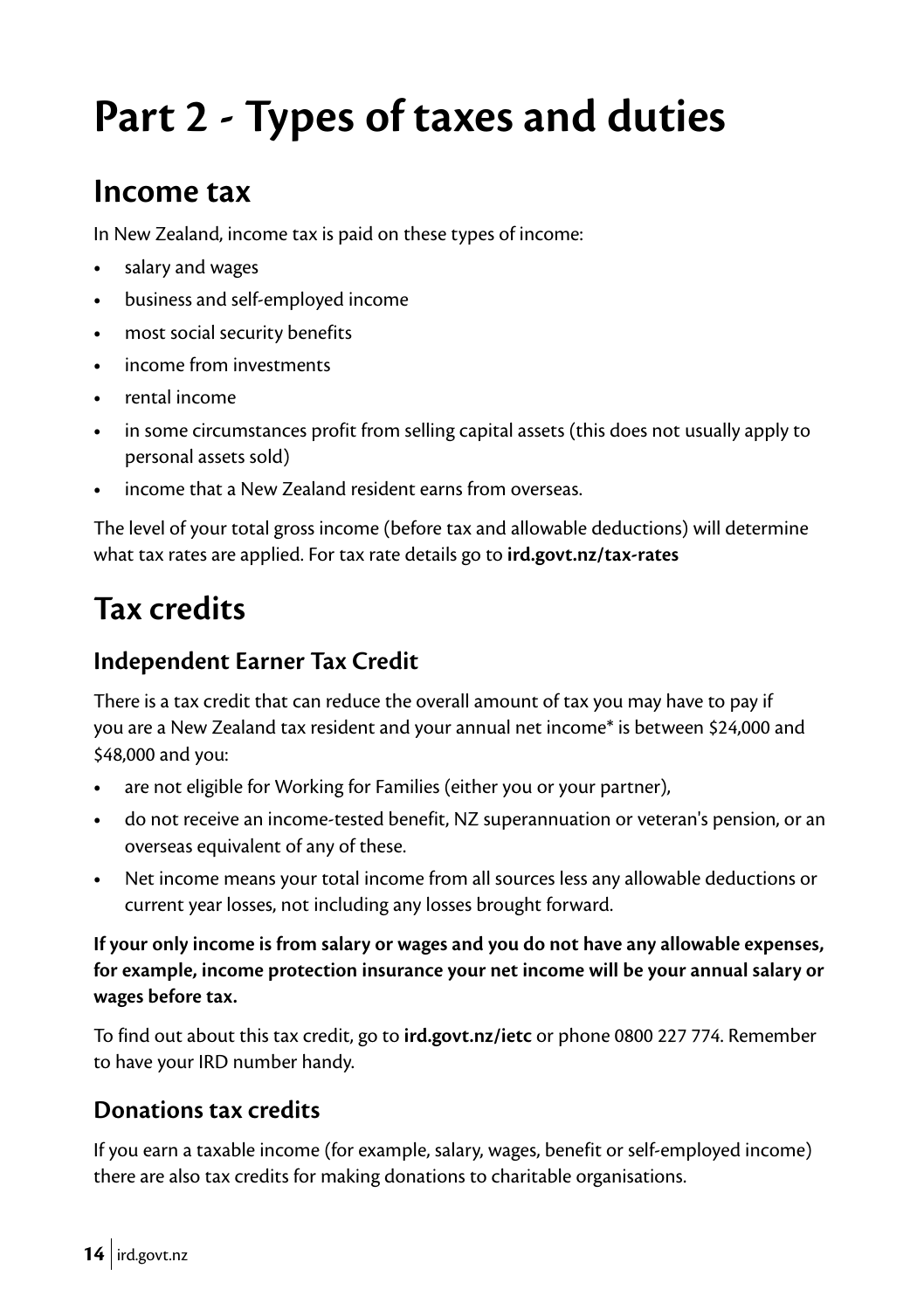These tax credits can be claimed using a **Tax credit claim form - IR526**. You need to provide receipts with your claim.

#### **Paying tax on salary or wages**

If your income is from salary, wages or a social security benefit, your tax will be deducted under the PAYE (pay as you earn) system. This means the pay you get in your hand has already had tax deducted.

If your employer provides non-cash benefits as part of your employment package, they'll pay fringe benefit tax on them. You will not be taxed on these benefits.

When you receive income from employment (salary or wages):

- **•** give your employer your IRD number so that the correct amount of tax is deducted from your pay. If you do not have an IRD number, go to page 13 to find out how to get one.
- **•** complete a **Tax code declaration IR330** to ensure that you are taxed at the correct rate. Without a tax code declaration, tax is deducted at the higher no-notification rate of 45 cents in the dollar.

For information on what tax code to use for your job refer to the **Tax code declaration - IR330** or **[ird.govt.nz/tax-codes](http://ird.govt.nz/tax-codes)**

Most salary and wage earners and those who receive benefits and pensions pay the correct amount of tax during the year. You will receive an Income tax assessment or be required to file an **Individual tax return - IR3** at the end of the tax year, depending on your situation.

To check if you need to file an IR3 log in to myIR at **[ird.govt.nz](http://ird.govt.nz)** and use the online service.

#### **Paying tax on rental or business income**

You may earn income that does not have tax deducted before you receive it, such as income from running your own business. In this situation other than your first year in business you'll generally have to pay your tax in instalments during the year. This is called provisional tax. When you file your tax return at the end of the financial year, the provisional tax you've already paid will be offset against the end-of-year tax amount you owe.

When you receive rental or business income, you need to:

- **•** apply for an IRD number for your business unless you are operating as a sole trader
- **•** keep accurate records
- **•** fill out an **Individual tax return IR3** each year and send it to us by the due date. When completing your IR3 you'll need to include income from all sources and work out the tax on your total taxable income.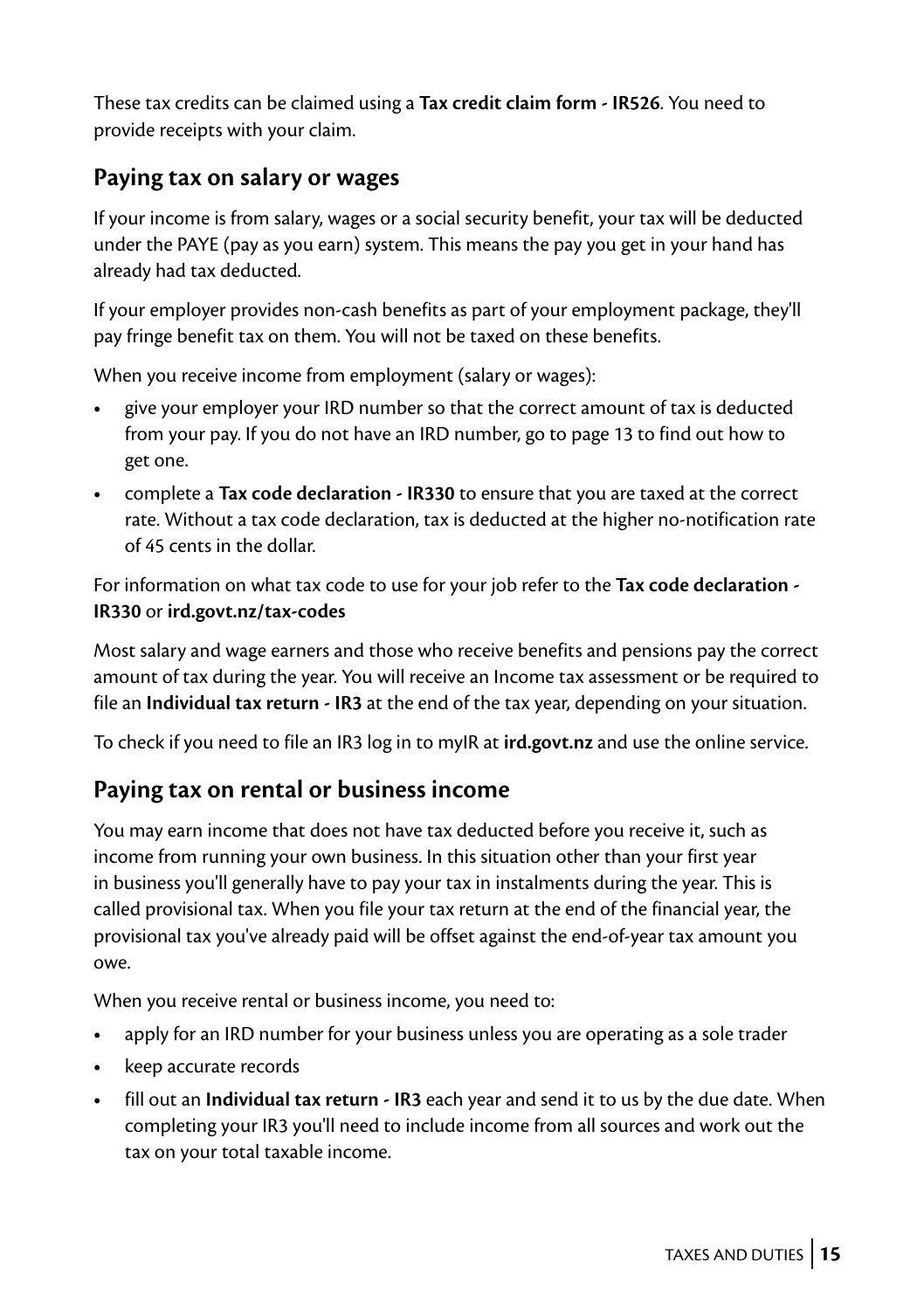#### <span id="page-15-0"></span>*Note*

There are different requirements for getting an IRD number for a business, depending on what type of business you have. If you are operating as a sole trader, you can use your own individual IRD number.

Visit **[ird.govt.nz](http://ird.govt.nz)** for more information on:

- **•** the requirements for getting an IRD number for your business
- **•** paying tax
- **•** expenses or deductions you can claim
- **•** GST (goods and service tax) and employer responsibilities
- **•** good business practices when running a business in New Zealand.

Our **Smart business - IR320** guide is for new and existing businesses. This guide includes information on basic income tax responsibilities, bookkeeping, claiming expenses, GST and employer responsibilities.

If you receive rental income, check our **Rental income - IR264** guide for information on your tax responsibilities.

A list of other useful publications is on page 22.

## **GST (goods and services tax)**

GST is New Zealand's main type of tax after income tax. It is an indirect tax business (including retailers) charge as part of the cost of goods and services that they supply. The current rate is 15%.

When a GST-registered business buys goods or services from its suppliers, it can claim a credit for the GST the suppliers charge on these purchases. However, end-user consumers cannot claim a deduction for GST in this way. This means the final consumer of any product or service pays 15% GST on its cost.

GST is charged on almost all goods and services supplied in New Zealand, except for rental of residential property, financial services such as mortgages, loans and investments, and the sale of a business that is capable of being carried on by the purchaser as a taxable activity (going concern).

For more information on GST read our **GST guide - IR375**, or go to **[ird.govt.nz/gst](http://ird.govt.nz/gst)**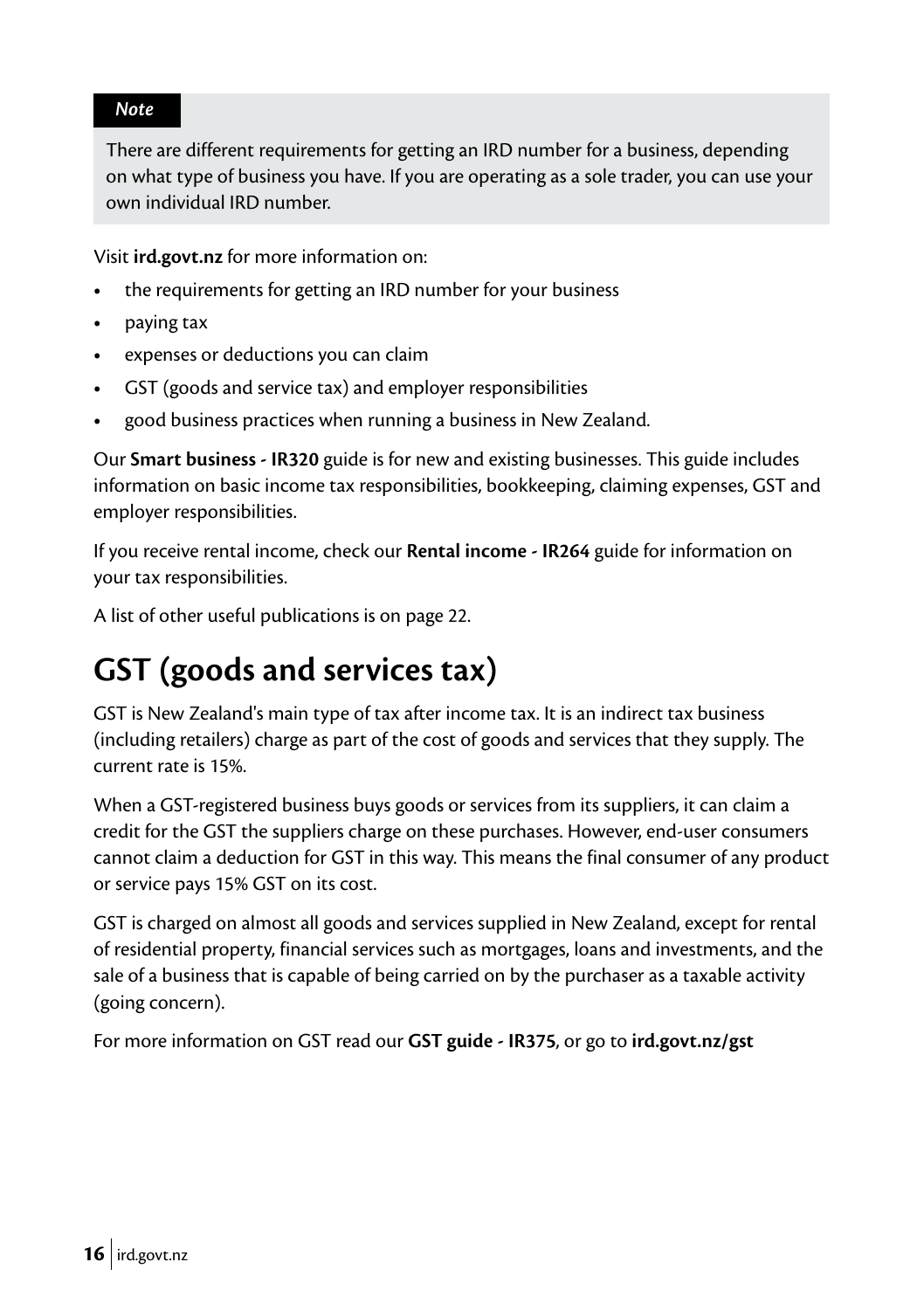## <span id="page-16-0"></span>**Accident compensation**

New Zealand has a comprehensive accident insurance scheme which covers the costs of all work and non-work-related accidents. The Accident Compensation Corporation (ACC) administers this scheme.

Levies for cover are paid by employers and self-employed people directly to ACC. Inland Revenue collects employees levies on behalf of ACC as part of the PAYE tax system.

## **RWT (Resident withholding tax)**

If you receive interest from any person or organisation, RWT is deducted before the interest is credited to you. This might include interest from financial institutions such as banks, finance companies, building societies or credit unions.

#### **RWT rates**

The rate at which RWT is deducted from your interest depends on:

- **•** the rate you have elected
- **•** the date the interest is paid or credited
- **•** whether or not you've given your IRD number to the person or organisation who is paying you interest
- **•** whether or not you have elected an RWT rate with your interest payer
- **•** your income level.

#### **Which rate should I elect?**

If you've given your financial institution your IRD number, but not elected an RWT rate to be used, they'll deduct RWT at the no-notification rate. This may result in your RWT being deducted at too high a rate.

The rate you choose needs to account for the income you expect to earn in the tax year, not just the income from your investment.

For current RWT rates go to **[ird.govt.nz/rwt](http://ird.govt.nz/rwt)**

You can elect to have your interest deducted at a higher rate to avoid an end-of-year tax bill.

*Note*

If a financial institution does not have a client's IRD number, it will deduct RWT at the no-notification rate.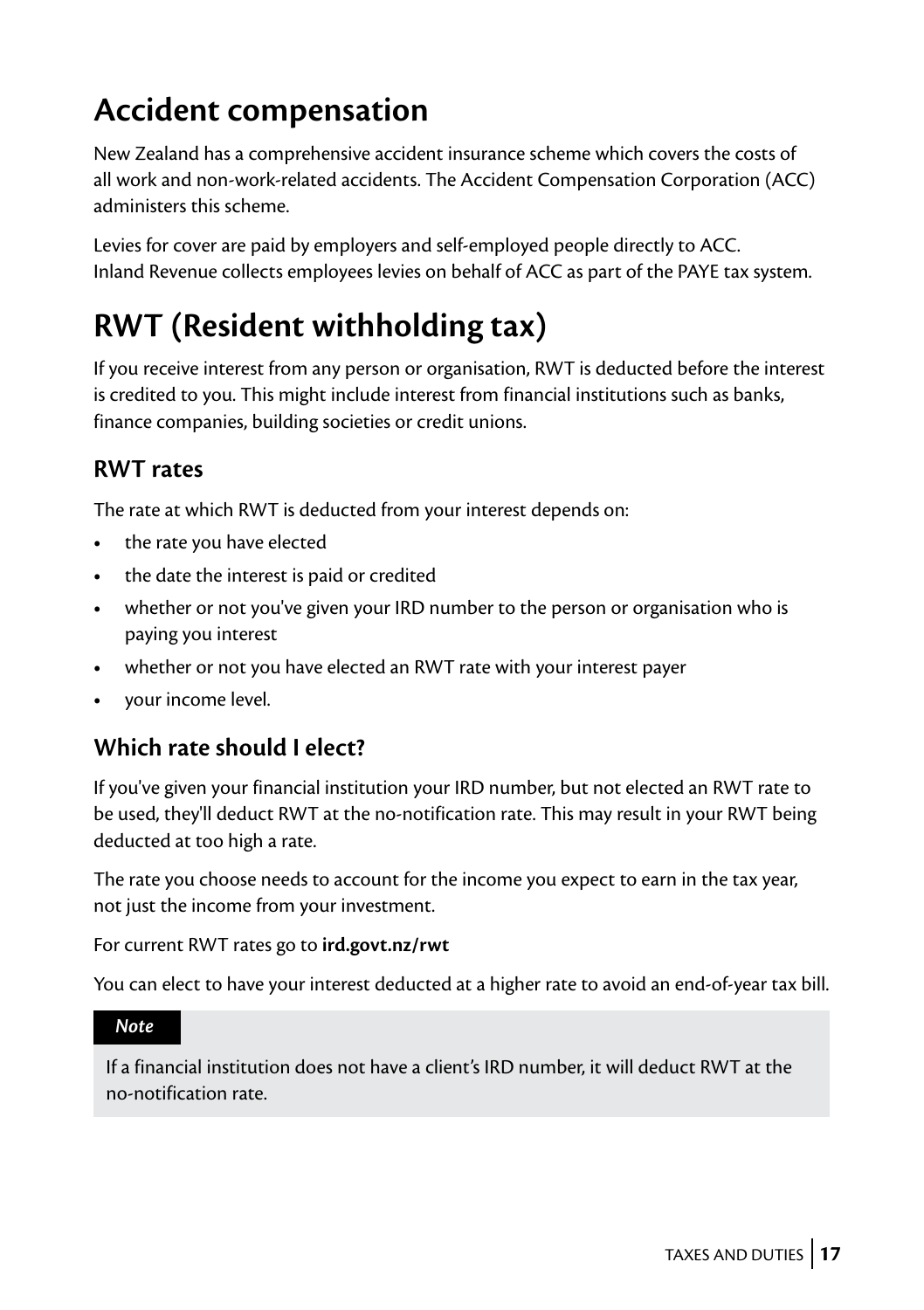#### <span id="page-17-0"></span>**How do I make an election?**

To make an RWT rate election you can either:

- **•** contact your bank or financial institution and tell them which rate you prefer to be on, or
- **•** complete a **Choose your RWT deduction rate IR456** form and give one to each bank or financial institution you deal with.

The rate you choose will apply once your bank or financial institution has processed this information.

#### **International tax rules**

New Zealand residents must pay income tax in New Zealand on their worldwide income. In addition, a New Zealand resident who has significant investments overseas must calculate the income from those investments according to New Zealand tax rules.

These calculation rules do not apply to ordinary overseas bank accounts that you hold. To declare the income from these bank accounts, you simply convert the interest to New Zealand dollars (using the exchange rate for the date on which the interest was credited) and include it in your tax return.

For more involved or substantial overseas investments (including interests in superannuation schemes), the calculations can be quite complicated. To find out more about them contact your tax advisor or agent.

## **Trusts**

If you are a settlor, trustee, or beneficiary of a trust outside New Zealand, there are some trust tax rules you may need to know about. Refer to our guide **Trusts and estates income tax rules - IR288** for more information.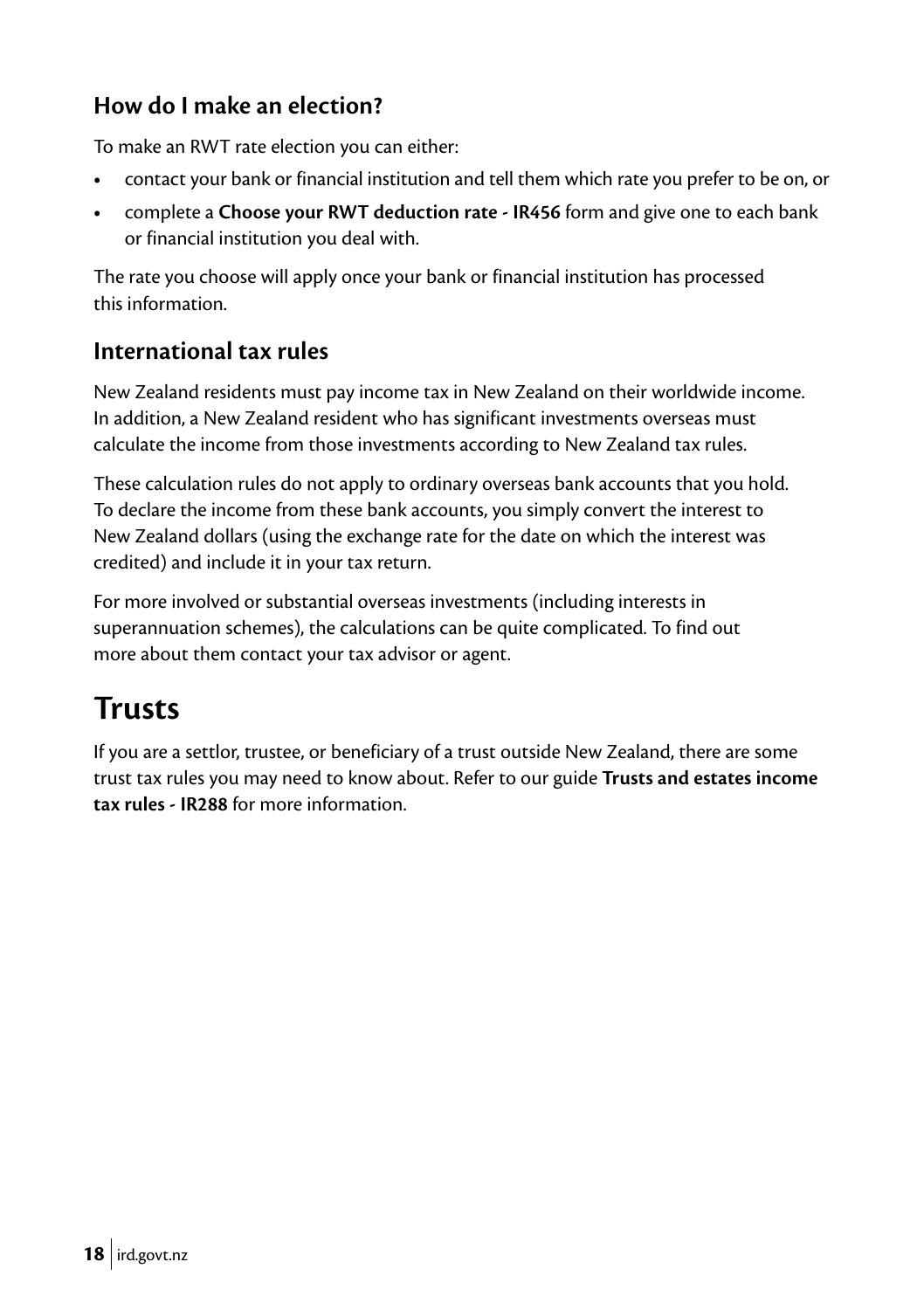## <span id="page-18-0"></span>**Part 3 - Support for families**

## **Child support**

Child support is money paid by parents not living with their children to help financially support those children, when:

- **•** a couple who have children split up, or
- **•** two people have children and are not living together, or
- **•** dependent children are no longer living with either parent.

Child support is not a tax, it's a payment administered by Inland Revenue.

Inland Revenue Child Support assesses the amount the paying parent needs to pay and collects this money. It's then passed on to the person looking after the children to help with the costs of bringing them up, or to the government where the receiving carer is receiving a sole parent benefit to help offset the cost of the benefit.

Some parents pay financial support direct to the other parent without the money passing through Inland Revenue Child Support. This can only happen when the person caring for the children is not receiving a sole parent benefit.

For more information about child support please go to **[ird.govt.nz/childsupport](http://ird.govt.nz/childsupport)** or call 0800 221 221.

## **Working for Families**

Working for Families are for families with children aged 18 or under. There are different types of payments and you may qualify for one or more, depending on your family situation.

How much you can get depends on:

- **•** how many dependent children you have who are 18 or younger
- **•** your children's ages
- **•** any shared care arrangements
- **•** how much you and your partner earn (your family income)
- **•** where your family income comes from, eg, salary or wages, business, student allowance or a benefit, and
- **•** the number of hours you work each week.

You also have to meet residency requirements to be eligible for Working for Families.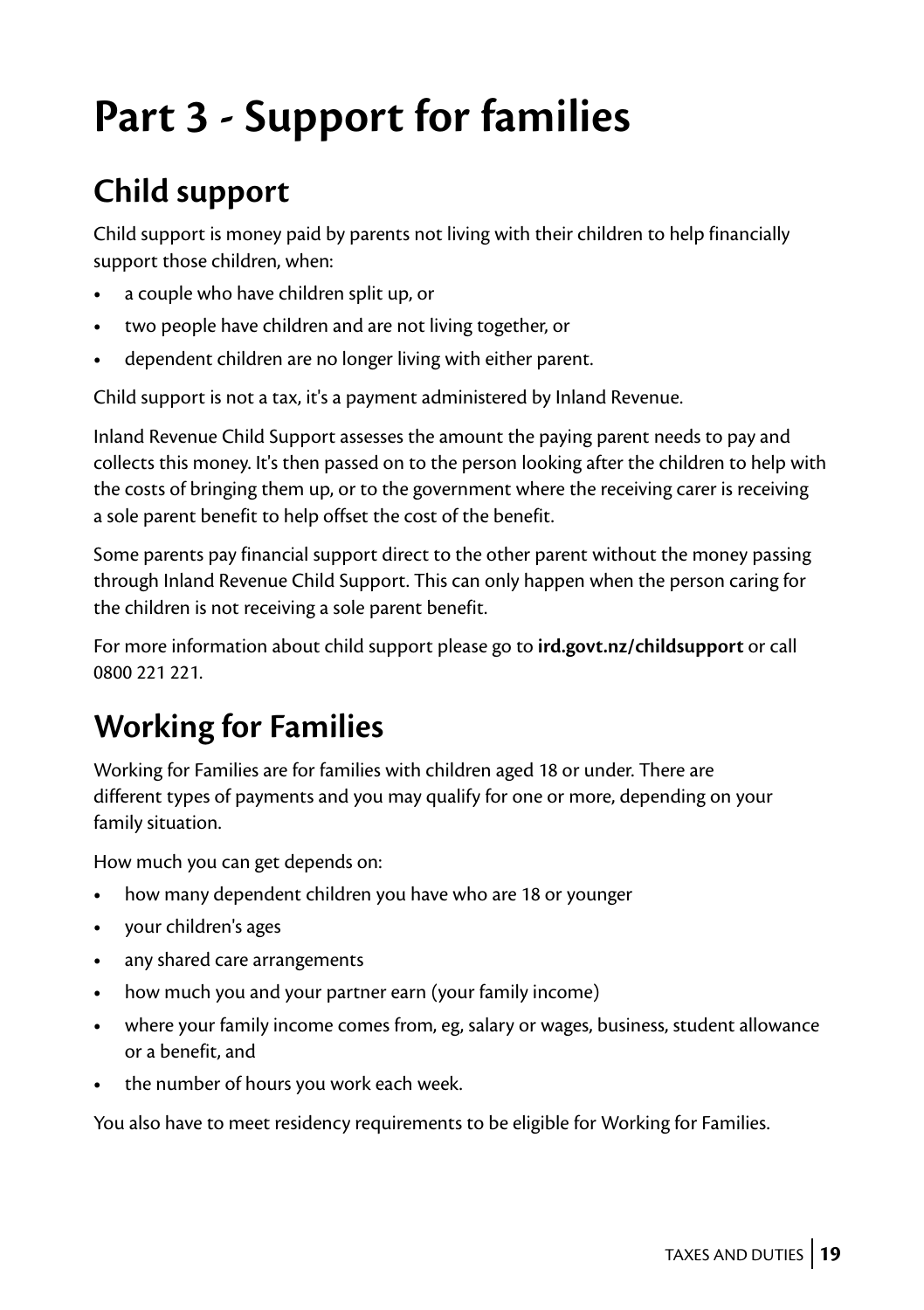*Note*

Partner means your civil union or de facto partner.

The Working for Families payment types are:

#### **Family tax credit (FTC)**

This payment depends on how much you earn, the number of dependent children you have, and any shared care arrangements. We pay FTC if you are a working family, if you receive a student allowance or receive NZ Super. Work and Income often pays FTC to families receiving a benefit.

#### **In-work tax credit (IWTC)**

This payment is for families who are normally in paid work:

As long as families receive income from paid work or receive certain compensation payments, IWTC is available to parents who are:

- **•** self-employed
- **•** receiving NZ Super
- **•** receiving a Veteran's Pension, or veteran's weekly compensation payments.

You can get IWTC if you and/or your partner are normally in paid work but are receiving accident compensation for an injury that happened on or after 1 January 2006.

It is not available to families receiving an income-tested benefit or student allowance.

From 1 April 2021, you will keep receiving the in-work tax credit payments for up to two weeks during an unpaid break from work. For example, changing jobs, leaving employment or unpaid time such as school holidays.

Payments will stop if you/your partner start receiving an income-tested benefit or student allowance during this two week period.

#### **Minimum family tax credit (MFTC)**

MFTC is payable to families working for salary or wages who earn an annual family income up to \$32,864 after tax from 1 April 2022. MFTC ensures families can have a minimum weekly income after tax of \$632 from 1 April 2022. A single parent must be working at least 20 hours a week, and in a two-parent family, one or both parents between them must be working at least 30 hours a week.

If you and/or your partner would normally work the required weekly hours but are injured and receive accident compensation instead, you can still qualify for MFTC.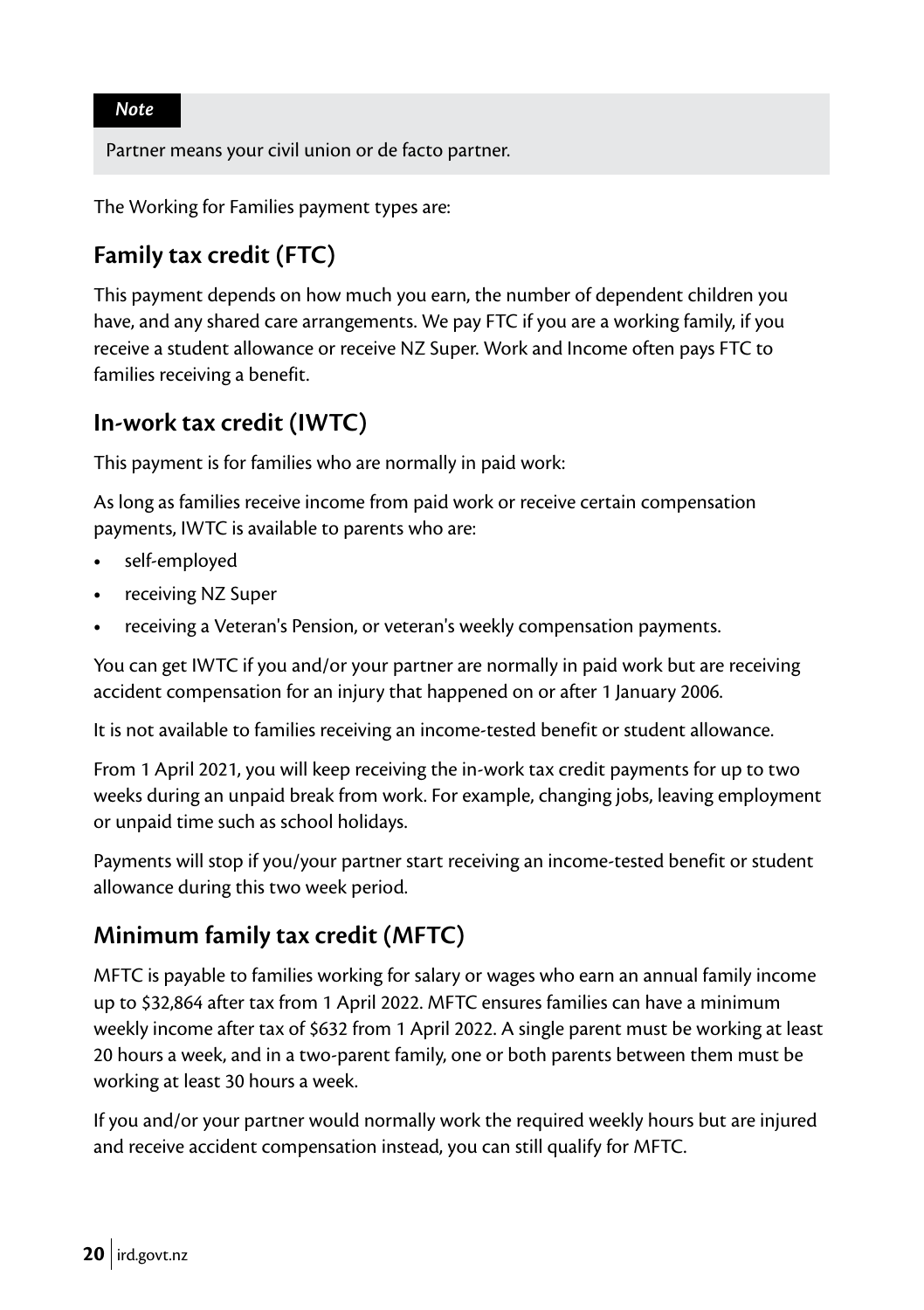#### **Best Start tax credit (BSTC)**

BSTC was introduced to assist families with the costs in a child's early years. You can get this payment for up to three years after a new child arrives. You can receive up to \$3,388 per year, or \$65 per week.

BSTC is not adjusted for income levels in your child's first year but is adjusted in the second and third year.

For more information on Working for Families go to **[ird.govt.nz/working-for-families](http://ird.govt.nz/working-for-families)** to:

- **•** see if you are eligible
- **•** work out how much you may be entitled to
- **•** register.

You can also call us on 0800 227 773 (or 0800 377 774 if you or your partner are in business) or on +64 4 978 0779 if calling from overseas. We're available from 8am to 6pm weekdays and from 9am to 1pm Saturdays.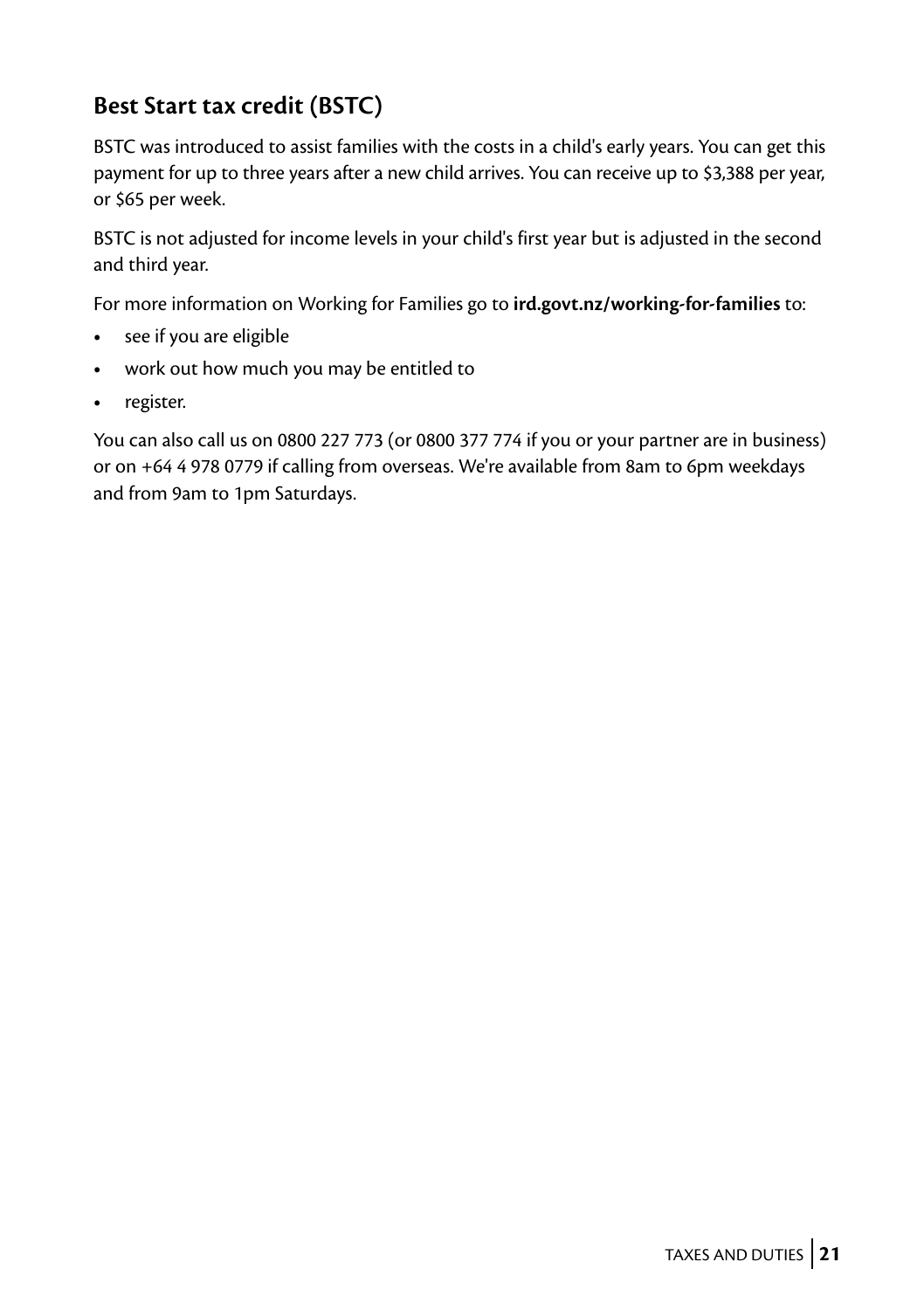## <span id="page-21-0"></span>**Services you may need**

## **How to get our forms and guides**

You can get copies of our forms and guides at **[ird.govt.nz/forms-guides](http://ird.govt.nz/forms-guides)**

## **Forms and publications**

These publications have more information on topics covered in this guide: **First-time employer's guide - IR333 GST - do you need to register? - IR365 GST guide - IR375 Helping you to understand child support - IR100 IRD number application - resident individual - IR595 IRD number application - resident non-individual - IR596 New Zealand tax residence - IR292 Provisional tax - IR289 Rental income - IR264 Resident withholding tax (RWT) on dividends - payer's guide - IR284 Resident withholding tax on interest (RWT) payer's guide - IR283 Self-employed or an employee? - IR336 Smart business - IR320** Smart business quick reference summary sheet: **• GST - quick reference - IR324 • Income tax in your first year of business - IR325 Tax code declaration - IR330 Penalties and interest - IR240 Trusts and estates income tax rules - IR288**

**Visitor's tax guide - IR294**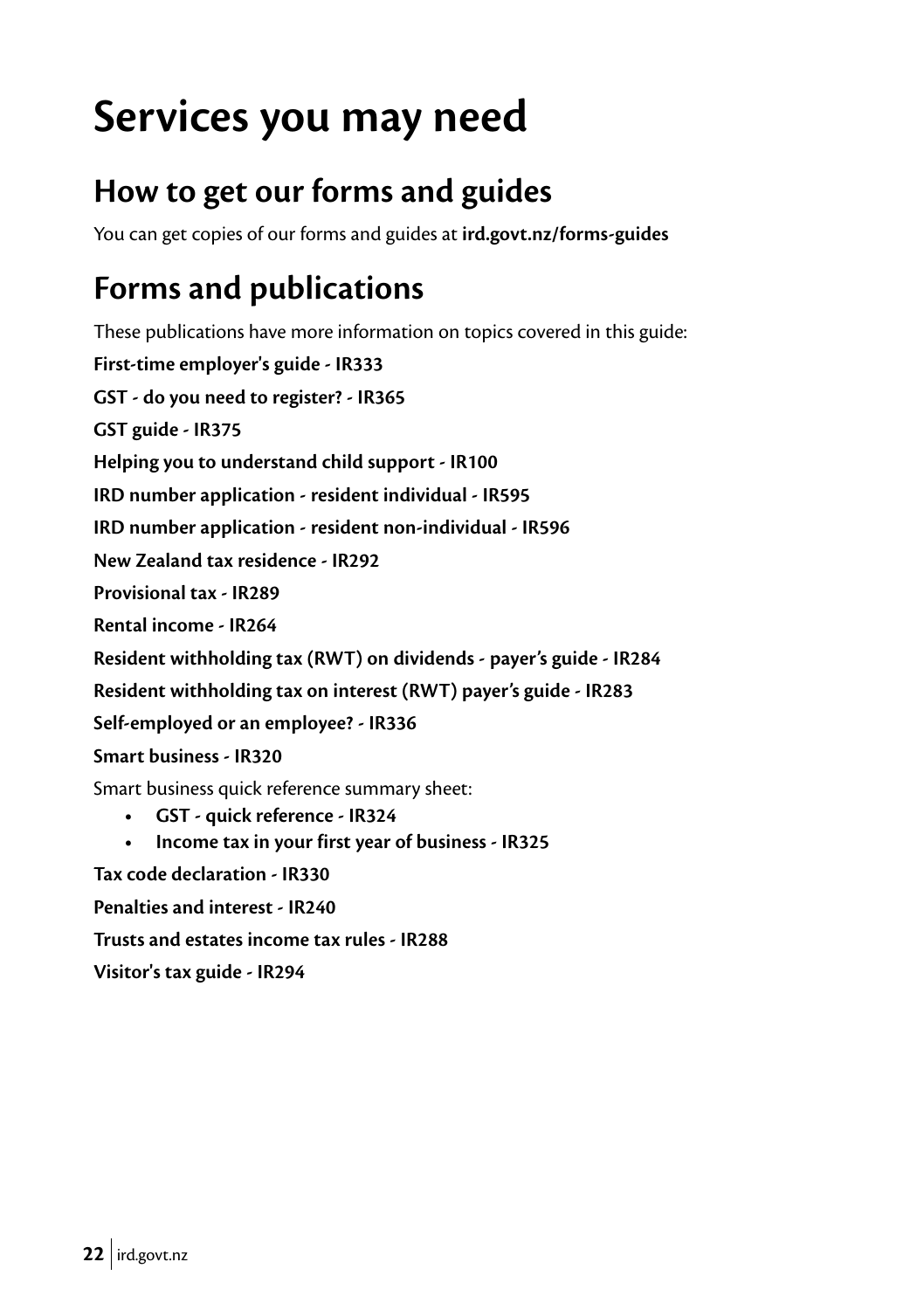## <span id="page-22-0"></span>**0800 self-service numbers (New Zealand callers)**

Our 0800 self-service number, 0800 257 777, is open 7 days a week. Make sure you have your IRD number ready when you call.

For access to your account-specific information, you'll need to be enrolled with voice ID or have a PIN.

When you call, confirm what you want from the options given. If you need to talk with us, we'll re-direct your call to someone who can help you.

## **Need to speak with us?**

Have your IRD number ready and call us on one of these numbers.

| General tax, tax credits and refunds | 0800 775 247 |
|--------------------------------------|--------------|
| Employer enquiries                   | 0800 377 772 |
| General business tax                 | 0800 377 774 |
| Overdue returns and payments         | 0800 277 771 |
|                                      |              |

We're open 8am to 6pm Monday to Friday, and 9am to 1pm Saturday. We record all calls.

Our self-service lines are open 7 days a week. They offer a range of automated options, especially if you are enrolled with voice ID.

Find out more at **[ird.govt.nz/contact-us](http://ird.govt.nz/contact-us)**

### **Nominate someone to act on your behalf**

You can nominate someone to act on your behalf to help you with your tax and entitlements. You can add a nominated person in myIR.

Having a nominated person does not change your responsibilities. You are still personally responsible for your tax obligations.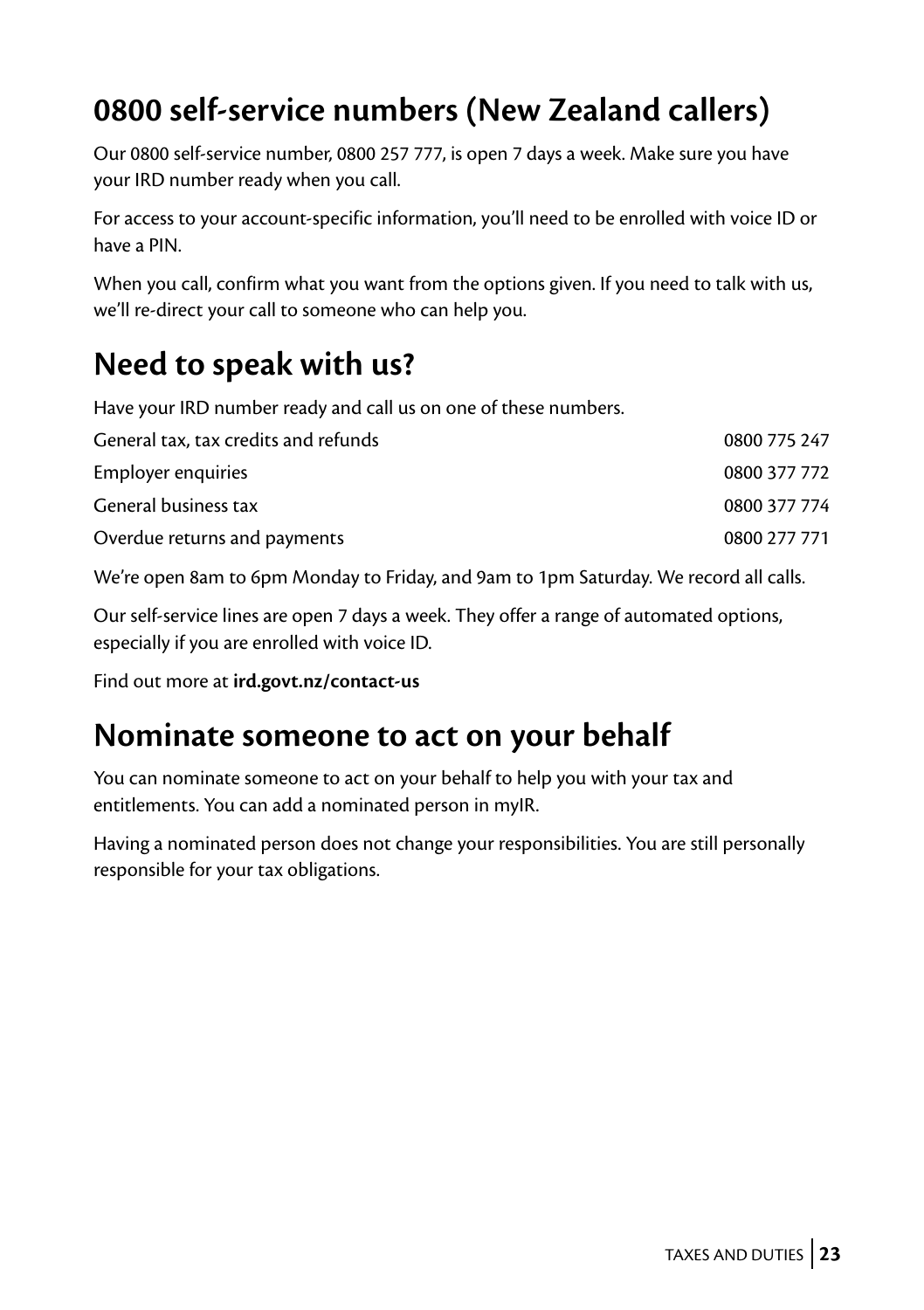## <span id="page-23-0"></span>**Privacy**

Meeting your tax obligations means giving us accurate information so we can assess your tax and entitlements under the Acts we administer. We may charge penalties if you do not.

We may also exchange information about you with:

- **•** some government agencies
- **•** another country, if we have an information supply agreement with them, and
- **•** Statistics New Zealand (for statistical purposes only).

You can ask for the personal information we hold about you. We'll give the information to you and correct any errors, unless we have a lawful reason not to. Find our full privacy policy at **[ird.govt.nz/privacy](http://ird.govt.nz/privacy)**

## **If you have a complaint about our service**

We're committed to providing you with a quality service. If there's a problem, we'd like to know about it and have the chance to fix it.

If you disagree with how we've assessed your tax, you may need to follow a formal disputes process.

Find out more about making a complaint, and the disputes process, at **[ird.govt.nz/disputes](http://ird.govt.nz/disputes)**